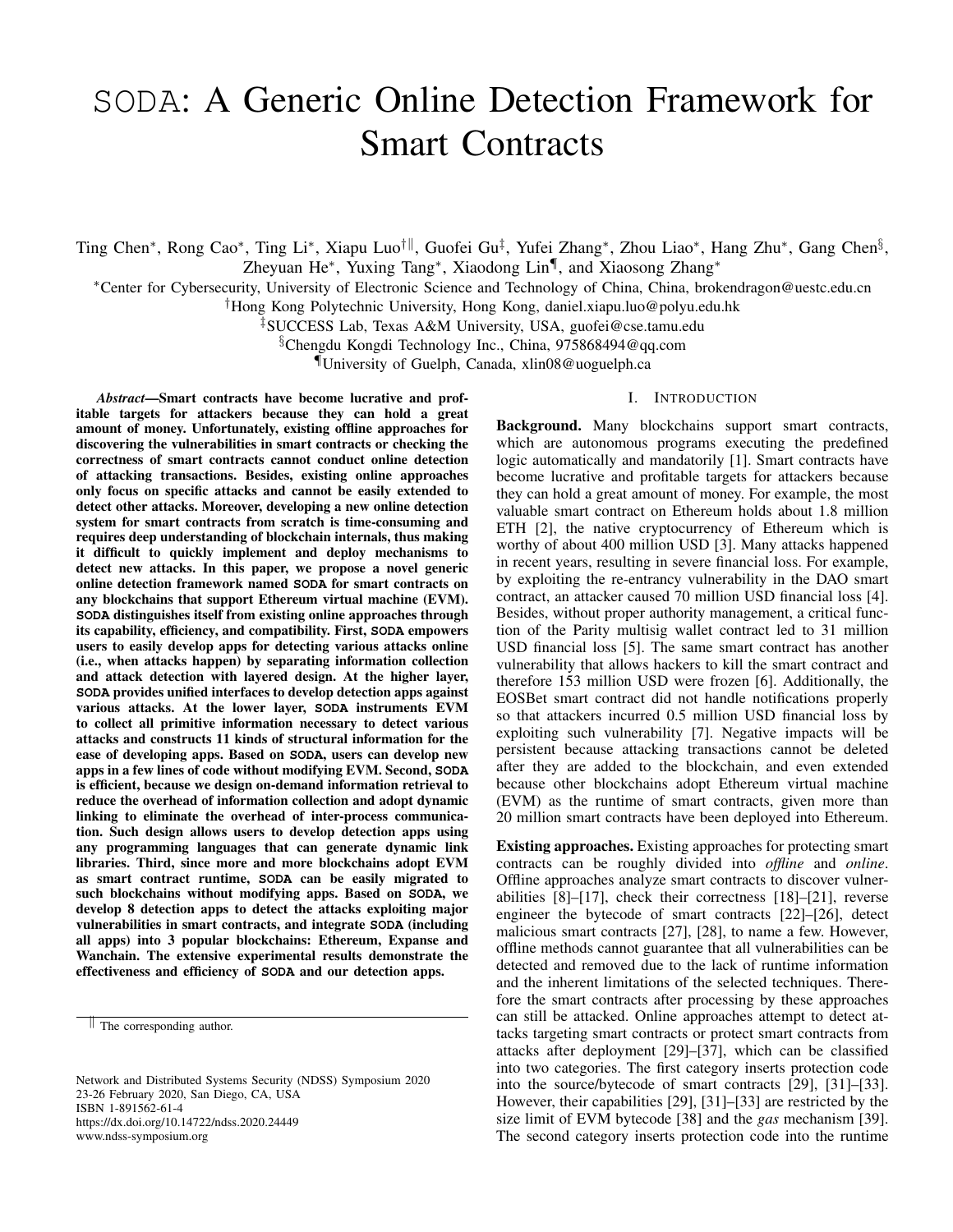of smart contracts (e.g., EVM) [30], [34]–[37]. However, these approaches cannot be easily extended to detect new attacks [30], [35], or lack detailed design, implementations and evaluations [34], [36], or are resource-consuming and could miss many attacks [37]. We detail existing approaches in §VIII.

Our approach. We propose a novel generic online detection framework named SODA (i.e., Smart contract Online Detection framework against Attacks.) for smart contracts on any EVMcompatible blockchains. How to extend SODA to protect smart contracts from attacks is discussed in §VII. SODA distinguishes itself from existing online approaches through its capability, efficiency, and compatibility. First, SODA is an extensible framework that empowers users to easily develop apps for online detection of various attacks. To achieve this goal, SODA separates information collection and attack detection with layered design (§III-A). At the higher layer, SODA provides unified interfaces for developing detection apps. At the lower layer, SODA instruments EVM to collect all primitive information necessary to detect attacks (§III-C). Moreover, we construct 11 kinds of structural information (§III-D) to ease the development of detection apps. Based on SODA, users can develop new apps in a few lines of code without modifying EVM. To demonstrate it, we develop 8 apps to detect attacks that exploit major vulnerabilities in smart contracts, including re-entrancy, unexpected function invocation, invalid input data, incorrect check for authorization, no check after contract invocation, missing the Transfer event, strict check for balance, and dependency of block number and timestamp, respectively.

Second, SODA is efficient, because we design on-demand information retrieval which just collects the information required by the registered apps, to reduce the overhead of information collection. Besides, SODA runs apps asynchronously to further reduce overhead because the execution of smart contracts needs not to wait for the outcomes of apps. Furthermore, SODA adopts dynamic linking to eliminate the overhead of inter-process communication (IPC). Thus, users can develop detection apps using any programming languages that can generate dynamic link libraries (DLLs). Such design enables installing/removing detection apps during the execution of the blockchain, and thus facilitates quick response to new attacks. Extensive experiments show that the overhead of SODA without/with 8 detection apps in processing historical blocks is 0.4%/25.5%, respectively (§V-D), which is acceptable for retrospective analysis (e.g., attack forensics). Besides, the overhead of SODA with all 8 apps in processing newly mined blocks is negligible because block mining is more timeconsuming than attack detection (§V-D). The experimental results also demonstrate that the proposed on-demand information retrieval is effective to reduce overhead  $(\S{V-E})$  and the detection latency is negligible (§V-F).

Third, SODA is compatible with any blockchain that adopts EVM as its smart contract runtime. EVM was first designed for Ethereum and then quickly adopted by many other blockchains (e.g., Expanse [40], Wanchain [41], Tomochain [42], SmartMesh [43], CPChain [44], Thunder-Core [45]). Therefore, SODA can be used by them. To demonstrate its compatibility, we integrate SODA including 8 detection apps into 3 blockchains, namely Ethereum, Expanse and Wanchain. After running these blockchains with SODA, we detect many attacks. It is worth noting that SODA is the *first* online detection system for Expanse and Wanchain.

The potential users of SODA include, but is not limited to, security analysts who concern with security events/attacks happened on blockchains, the developers of smart contracts, and third parties that assess smart contracts in the private chain. Therefore, we assume that the users of SODA are trusted and the detection apps running on SODA are benign.

Contributions. This work has three major contributions:

• We design and implement SODA, a novel generic online framework for detecting attacks happened on EVM-compatible blockchains. SODA distinguishes itself from existing online approaches through its capability, efficiency, and compatibility.

• Based on SODA, we develop 8 apps with new methods to detect attacks exploiting major vulnerabilities in smart contracts. Moreover, we integrate SODA into 3 popular EVM-compatible blockchains. SODA, the detection apps and experimental results will be released at https://github.com/pandabox-dev/SODA.

• Conducting extensive experiments to evaluate SODA, we observe that SODA along with the detection apps detected many attacks with low overhead.

## II. BACKGROUND

Block. A blockchain is a growing list of *blocks* [46], each of which contains a cryptographic hash of the previous block for linking the previous block, a timestamp when the block was mined, and transactions [46]. Blocks are produced by mining.

Account. There are two kinds of accounts in Ethereum: external owned account (EOA) and smart contract [39]. An EOA is controlled by a private key and does not contain the EVM bytecode. A smart contract account contains its EVM bytecode of executable code, and it should be created by an EOA or another smart contract. Each account is referred to by its address, a 20-byte value.

Smart Contract. A smart contract is typically developed in a high-level language (e.g., Solidity [47]), and then compiled into EVM bytecode, which is a sequence of EVM instructions. EVM uses its interpreter to execute EVM instructions and it currently supports more than 130 unique EVM instructions [39]. Before invoking a smart contract, its EVM bytecode should be deployed on the blockchain. To call a function in a smart contract, the function id rather than the function name of the callee should be provided. The *function id* is the first 4 bytes of the hash of the function signature which is the function name with the list of parameter types [48].

Stack, Memory, Storage. EVM is a stack-based virtual machine, and it uses a stack to record the operands, computation results of EVM instructions, function parameters etc [39]. Memory is a temporary space to store function parameters, function return values etc [39]. Storage is a database-like permanent space to store key-value pairs [39].

Transaction. A transaction is a message sent by an account [49], [50]. There are two types of transactions differentiated by senders. More precisely, an EOA sends an *external* transaction and a smart contract sends an *internal* transaction [49]. A block only records external transactions because internal transactions can be reproduced by executing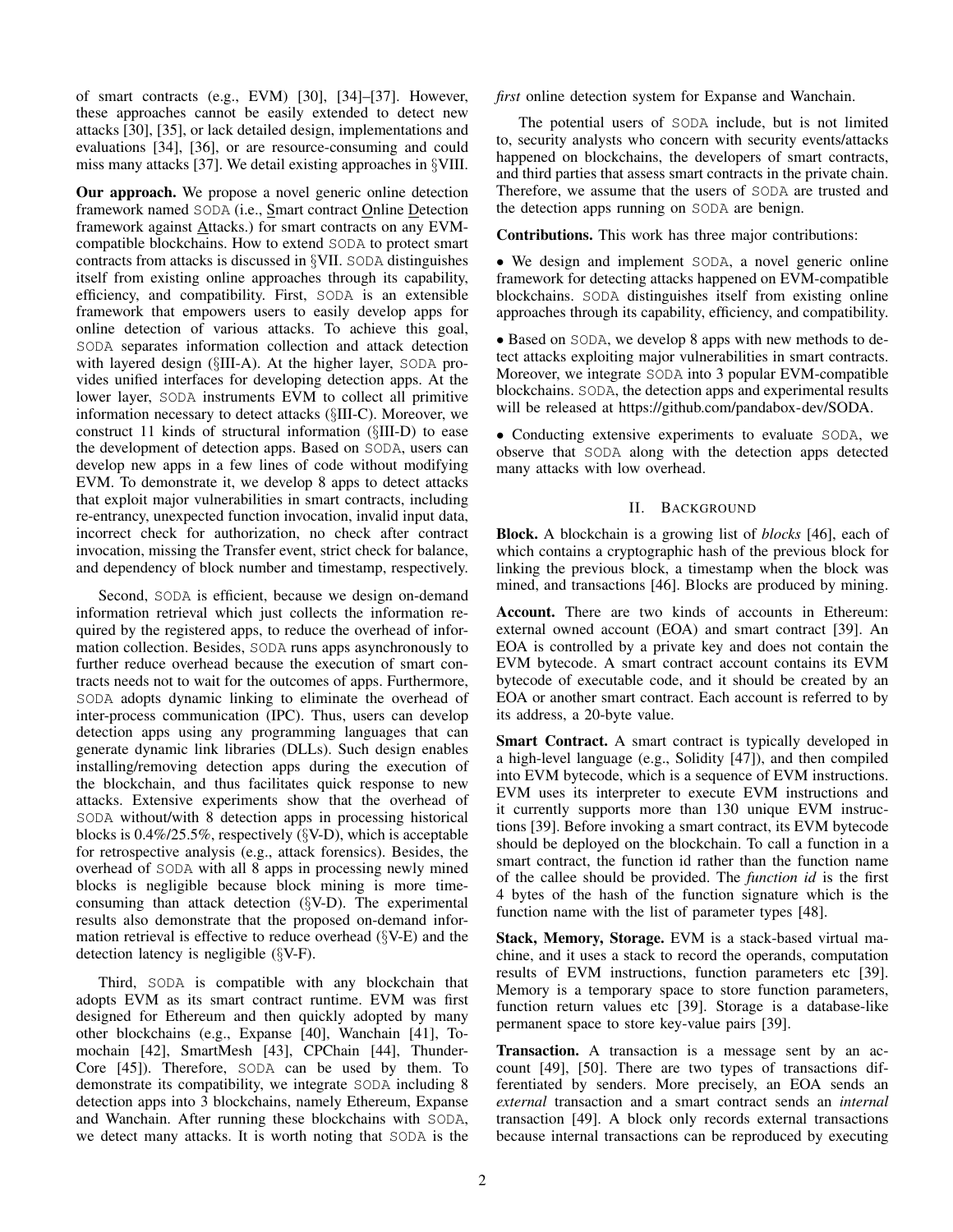smart contracts. A transaction carries critical information, e.g., the amount of ETH to send, the EVM bytecode of a smart contract to be deployed, the parameters for invoking a smart contract.

Event. Smart contracts emit events using logging instructions, i.e., LOG0, LOG1, LOG2, LOG3, and LOG4 [47]. An event consists of zero or more topics and a data field [47].

ETH, Token. ETH is the native cryptocurrency of Ethereum. When a block is mined, the miner will be rewarded with ETH. Ethereum supports numerous tokens, which are cryptocurrencies implemented as smart contracts. A token should usually be compatible with some token standards, e.g., ERC-20 [51], ERC-721 [52]. Otherwise, third-party tools (e.g., wallets, exchange markets) cannot interact with it properly [53].

Full node. To mine and verify blocks, a blockchain full node downloads all historical blocks from the other nodes and replays the transactions contained in the blocks. A full node is equipped with an EVM for running smart contracts. Therefore, a full node can observe all information of blocks, transactions, and the execution of smart contracts.

## III. DESIGN AND IMPLEMENTATION OF SODA

## *A. Architecture*



Fig. 1. Architecture of SODA

in the information *queue*, from which detection apps consume block collector As shown in Fig. 1, SODA is integrated into a full node of any EVM-compatible blockchain, because only a full node can mine blocks. It separates the information collection and attack detection with layered design for the ease of developing detection apps. More precisely, SODA uses three modules, namely *block collector*, *trans collector* and *ins collector*, to collect the primitive information of blocks, transactions, and executed EVM instructions, respectively, from the smart contract layer, the consensus layer and the data layer of a full node. Note that EVM serves the data, consensus, and application layers [54], where the *data* layer contains the defined data structures and the data types (e.g., account, transactions), the *consensus* layer regulates how nodes reach consensus, and the *smart contract* layer stores smart contracts [54]. The primitive information will be sent to the module *info collector* (§III-C), which will provide the required information to the detection apps. For the ease of understanding the behaviors of smart contracts, we abstract 11 kinds of structural information and develop the module, *information abstraction layer* (IAL, §III-D) to construct them by summarizing the primitive information from the info collector. The collected runtime information is maintained runtime information asynchronously.

A detection app can obtain both the primitive information collected by the info collector and the structural information provided by the IAL for detecting specific attacks. More precisely, the app should be first registered through the unified interface provided by the module *manager* (§III-B), and then the manager will inform the info collector about what information should be sent to the app. An app will inform the *logger* if it detects an anomaly (e.g., an attack, a vulnerable smart contract), and the logger raises an alert with the description of the abnormal situations. All detection apps run inside the process of a full node but in a different thread from the thread running the EVM, as shown in Fig. 1. Such design has three advantages. First, costly IPC is eliminated. Second, it is allowed to run apps asynchronously. Third, it empowers users to develop detection apps without modifying the EVM.

## *B. Manager*

The manager is responsible for registering and unregistering detection apps. When the full node starts, the manager loads all DLLs in a default folder into the memory, and executes the function register() in each DLL, which provides the information for registering and initializing the app, including the runtime information needed by the app, the block number indicating when the app should be launched, and the functions used to receive different runtime information. The manager uses a dictionary to maintain the registration information of all apps. The dictionary records key-value pairs, where the key is the type of runtime information and the value is the list of apps that need such runtime information. If the full node is not running, unregistering an app simply removes the corresponding DLL from the default folder.

A detection app can be dynamically registered when the full node is running by sending the manager a registration message, which carries the full path of the app, the runtime information required by the app, the block number denoting when the app should be launched, and the functions used to receive different runtime information. Similarly, an app can be dynamically unregistered when the full node is running by sending the manager a deregistration message, which carries the information about the app to be unregistered and the block number indicating when the app should be stopped. For ease of use, we add two APIs, registerApp() and unregisterApp() to EVM for registering and unregistering an app, respectively. Then, users can just call them in the console of the full node to register or unregister apps.

# *C. Info Collector*

the hash of a block), a transaction, or a stack item, a memory The info collector obtains all runtime information, including the information of blocks, transactions and the executed EVM instructions by customizing EVM and taking into account the effects that can be made by each transaction and each executed EVM instruction. More precisely, SODA records all fields of each block and each transaction. If an EVM instruction reads a value, SODA records the value and the location being read. Similarly, if an EVM instruction writes a value, SODA records the value, the location being written and the previous value stored in that location. Note that the location being read or written can be a field of a block (e.g., region, or a storage slot of a smart contract.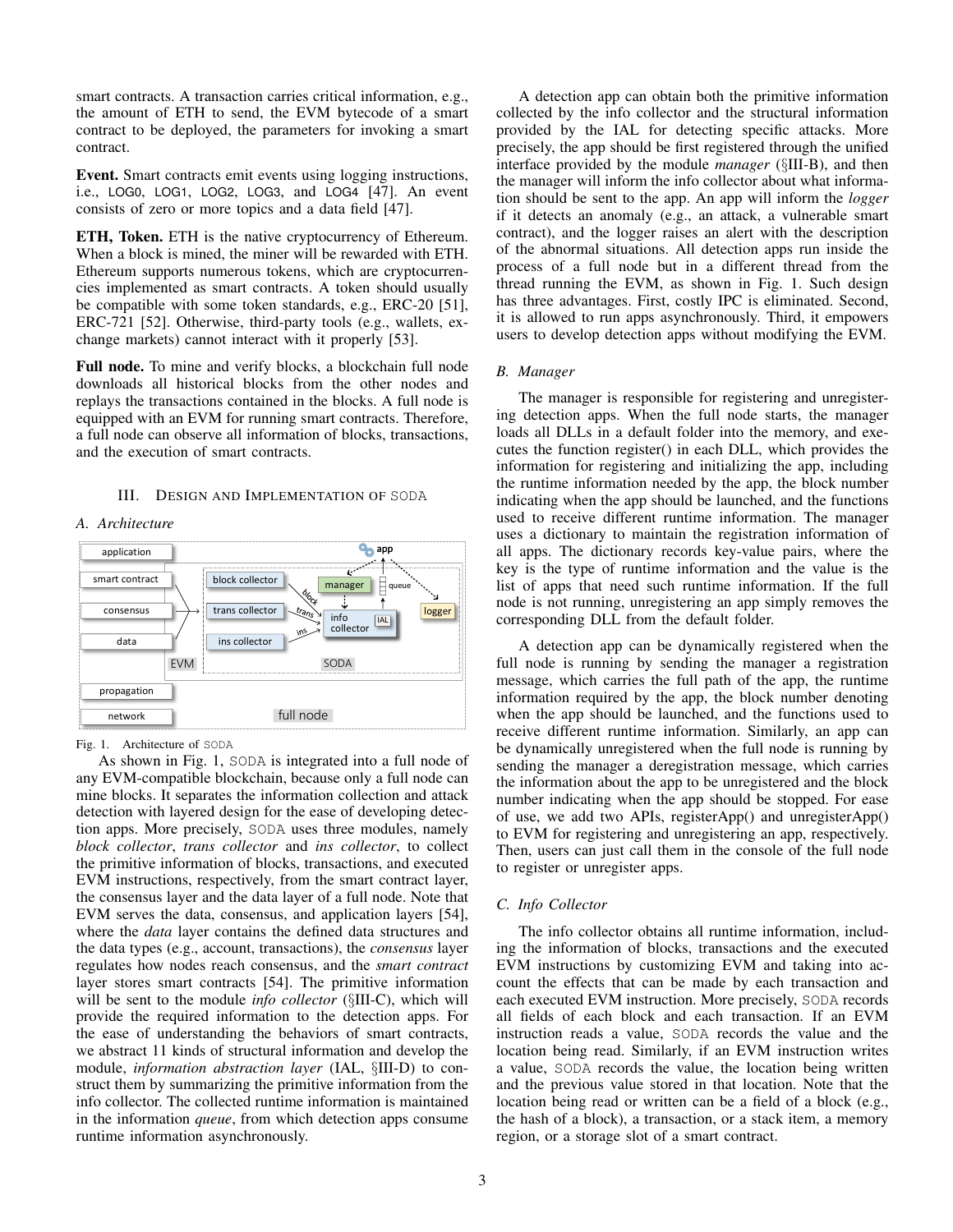Block Collector. The block collector obtains all fields of each block. After studying the official source code of EVM developed in Go, We learn that a block consists of a block header and a block body defined in block.go. The *block header* contains useful metadata, such as the block number, the difficulty to mine the block, the miner who produces the block, the mining reward to the miner, the timestamp when the block was mined. The *block body* contains external transactions. A block can have 0 transaction so that the block body is empty. To achieve consensus, EVM verifies blocks in the function Process() in state\_processor.go, which will be invoked for each downloaded block. Hence, we add code in Process() to record all fields of each block.

Trans Collector. The trans collector obtains all fields of each external and internal transaction by different processes. An external transaction carries much information, including the addresses of the transaction sender and the transaction receiver, the amount of ETH to send, and the input data. If the transaction is used to deploy a smart contract, the *input data* contains the bytecode of the smart contract [39]. If the transaction is used to call a function, the input data contains the function id indicating which function should be invoked and function arguments [39]. We add code into the function ApplyTransaction() in state processor.go, which executes each external transaction in a block, to record all fields of an external transaction. The information carried by an internal transaction carries is similar to that of an external transaction. We record all fields of each internal transaction by adding code into the interpretation handlers of the EVM instructions CREATE, CALL, CALLCODE, DELEGATECALL, STATICCALL, SELF-DESTRUCT which can produce internal transactions [39].

Ins Collector. There are more than 130 EVM instructions supported by an EVM [39]. We add code into the interpretation handlers of all EVM instructions to record the runtime information of all executed EVM instructions. To avoid missing any useful information, we record all the effects that can be made by each instruction. The kinds of instruction information that can be obtained by SODA are as follows.

(1) SODA records the name of a field, the location in the field to be read and the read value, if an instruction reads a field of a block, a transaction or the executed smart contract. For example, for the instruction BLOCKHASH, which gets the blockhash of a given block [39], SODA records the name of the field, "block hash", and its value.

(2) SODA records the original balance and the new balance if an instruction changes the balance of an account. For example, for the instruction CALL which can send ETH from the account *A* to the account *B* [39], SODA records the original balances and the new balances of *A* and *B*, respectively.

(3) SODA records the stack items consumed or added by an instruction. For example, since the instruction ADD consumes the top two stack items to get the summation and pushes the result on the stack top [39], SODA records the two addends which are the two consumed stack items and the one added stack item which is the summation.

(4) SODA records the value and its location in the memory or the storage, if an instruction reads the memory or the storage. For example, for the instruction MLOAD, which reads 32 bytes from the memory, SODA records the 32 bytes and the first stack item indicating the location in the memory to read [39].

(5) SODA records the original value, the new value and its location, if an instruction writes the memory or the storage. For example, for the instruction SSTORE which writes 32 bytes to the storage, SODA records the first stack item which indicates the location in the storage from where to write, the original value by reading the specified location in the storage, and the second stack item which stores the new value [39].

We use the instruction CALLDATACOPY to demonstrate what information will be recorded by SODA. In Fig. 2, CALLDATA-COPY copies some data from the input data of an external transaction to the memory [39]. It consumes three stack items, which indicate the location in the memory to store data  $(loc_m)$ , the location in the input data to read data  $(loc_i)$ , and the length of data (*length*), respectively [39]. SODA records these three stack items, the value read from the input data and the original value stored in the memory before data copy.





On-demand Information Retrieval. Since obtaining and sending all runtime information to detection apps will incur unnecessary high overhead. To reduce such overhead, we design on-demand information retrieval based on the fact that an app may just need partial information to fulfill its functionality. For example, we develop an app to detect re-entrancy attacks (§IV-B) and this app just needs transaction information, so on-demand information retrieval does not collect and send the information of blocks and executed EVM instructions. SODA coordinates apps, the manager and the info collector to realize on-demand retrieval. More precisely, an app informs the manager about the required information during registration. By aggregating the registration messages from all apps, the manager maintains a dictionary which maps each kind of information to the apps needing such information. The info collector collects the required information and sends them to apps according to this dictionary.

# *D. IAL*

To ease the development of apps, besides the primitive information, IAL abstracts 11 kinds of structural information from the info collector and provides them to apps. We briefly introduce each structural information here and explain how IAL constructs them in Appendix A.

(1) Contract bytecode. IAL obtains the bytecode of a smart contract and its address when the smart contract is created.

(2) Contract invocation. IAL collects the information of contract invocation, including how to invoke the contract (e.g., by executing CALL or CALLCODE), the addresses of the caller and the callee, the function id and arguments, the amount of ETH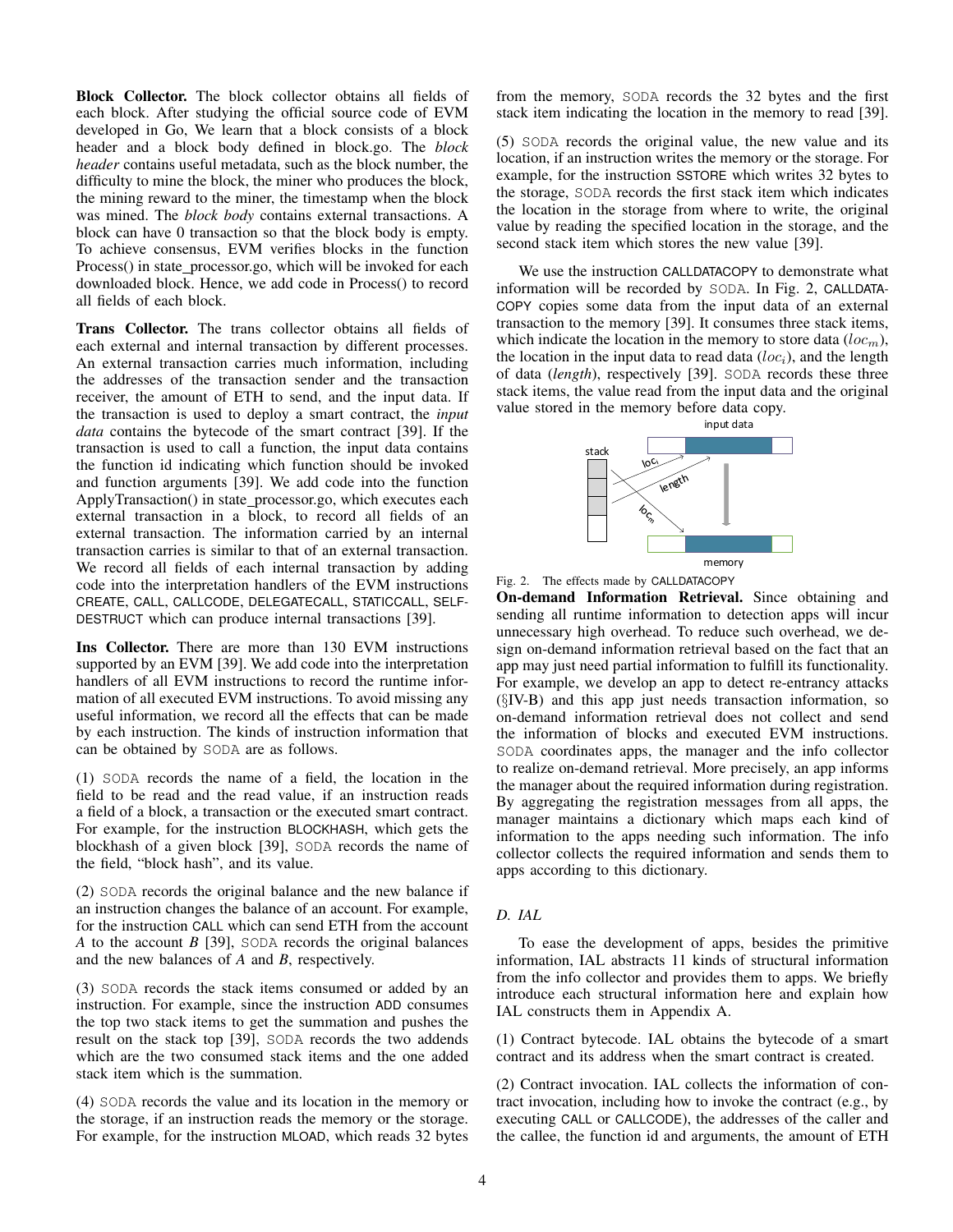sent along with contract invocation, whether the invocation is successful or failed.

(3) Stack access. IAL obtains the information of stack access whenever a smart contract accesses it, including the executed EVM instruction, the stack items popped from the stack and the stack items pushed on the stack.

(4) Memory access. IAL obtains the information of memory access whenever a smart contract accesses the memory, including the executed EVM instruction, the memory location to be read/written, the value being read/written, and the new value that will be written in the memory.

(5) Storage access. IAL gets the information of storage access whenever a smart contract accesses the storage, including the executed EVM instruction, the storage slot being read/written, the value being read/written, the new value that will be written in the storage slot.

(6) ETH transfer. IAL obtains the information of ETH transfer whenever ETH is transferred, including how to transfer ETH (e.g., by an external transaction or executing CALL), the addresses of the ETH sender and the ETH receiver, and the amount of ETH.

(7) Balance change. IAL obtains the information of balance change whenever the balance of an account changes, including the account address, the original balance and the new balance.

(8) Control flow transfer. IAL obtains the information of control flow transfer whenever the control flow of the executed smart contract transfers, including the executed EVM instruction, the current program counter and the program counter of the next executed instruction.

(9) Comparison. IAL obtains the information of comparison whenever a smart contract executes comparison instructions, including the executed instruction, the operands being compared and the comparison result.

(10) Arithmetic operation. IAL obtains the information of arithmetic operations whenever a smart contract executes arithmetic instructions, including the executed arithmetic instruction, the operands and the result.

(11) Event. IAL obtains the information of an event whenever a smart contract emits it, including the executed instruction, the topics and the data of the event.

## *E. Logger*

Logger will be called to produce a warning if an anomaly is detected. The warning contains the app that captures the anomaly, the runtime information required by the app, the hash of the external transaction that triggers the anomaly, and the number of the block containing such external transaction. The warning can facilitate anomaly investigation and smart contracts debugging.

## IV. DETECTION APPS BASED ON SODA

To demonstrate how to quickly develop useful detection apps on SODA, we implement 8 apps  $(\S$ IV-B –  $\S$ IV-I) to detect the attacks exploiting major vulnerabilities in smart contracts. Before introducing our apps, we first describe how apps communicate with SODA (§IV-A) without IPC.

## *A. Communicate between Detection Apps with* SODA

The detection apps run within the same process with SODA and therefore their communications are intra-process which are faster than inter-process communications (IPC). Communications are required in three scenarios. First, an app registers and unregisters to the manager by invoking two APIs, registerApp() and unregisterApp() provided by SODA. Second, the info collector sends the required information to apps. Technically, it sends the information to a queue, then the thread running apps asynchronously get the information from the queue and invokes the apps who need such information. Third, the thread running apps receives the results from apps, which are the return values of the invoked functions. Then, the thread invokes the logger if an anomaly is detected.

Listing 1 shows the core code of an example app which writes the bytecode of deployed smart contracts into the disk. When the full node starts, the manager invokes register() (Line 1) to get registration information including the information needed by the app (i.e., contract bytecode provided by the IAL) and the function to process the runtime information (i.e., handleBytecode()) (Line 2). Then, register() initializes the app by opening a file for recording the bytecode (Line 3). handleBytecode() (Line 6) will be invoked by the thread running apps whenever a smart contract is deployed, and then it writes the address and the bytecode of each smart contract into a file (Line 7). Finally, handleBytecode() returns 0 (Line 8) indicating that no anomaly is detected.

```
func register() map[string]string{
 2 registerInfo := map[string]string{"bytecode":"handleBytecode"}
  fd := os.OpenFile(...)
```

```
return registerInfo
```

```
5 }
```

```
6 func handleBytecode(info ∗collector.CollectorDataT) (byte){
```

```
io.WriteString(fd, info.addr+":"+info.bytecode+"\n"})
```

```
return 0x0
```
9 }

Listing 1. An example app to record the bytecode of deployed smart contracts

*B. P1: Re-entrancy*



Fig. 3. A practical attack to steal the DAO contract

Problem Description. A re-entrancy occurs if a smart contract is called again before the previous call to the smart contract returns. Re-entrancy can cause severe financial loss. For example, an attacker stole 3.6 million ETH worthy of 70 million USD by re-entering the DAO contract [4]. Fig. 3 shows a practical attack process. The attacker controls an EOA to create and invoke an attacking smart contract, which calls the function splitDAO() in the DAO contract. SplitDAO() calls withdrawRewardFor() where the function payOut() of a smart contract created by the DAO is invoked. After that, payOut() calls call.value() to send ETH to the attacking smart contract belonging to the attacker. Since call.value() will invoke the *fallback* function in the callee contract [49], the attacking smart contract can call splitDAO() again. Consequently, the attacking smart contract can withdraw more ETH than the proper amount by repeatedly executing the steps  $3 - 7$  as shown in Fig. 3.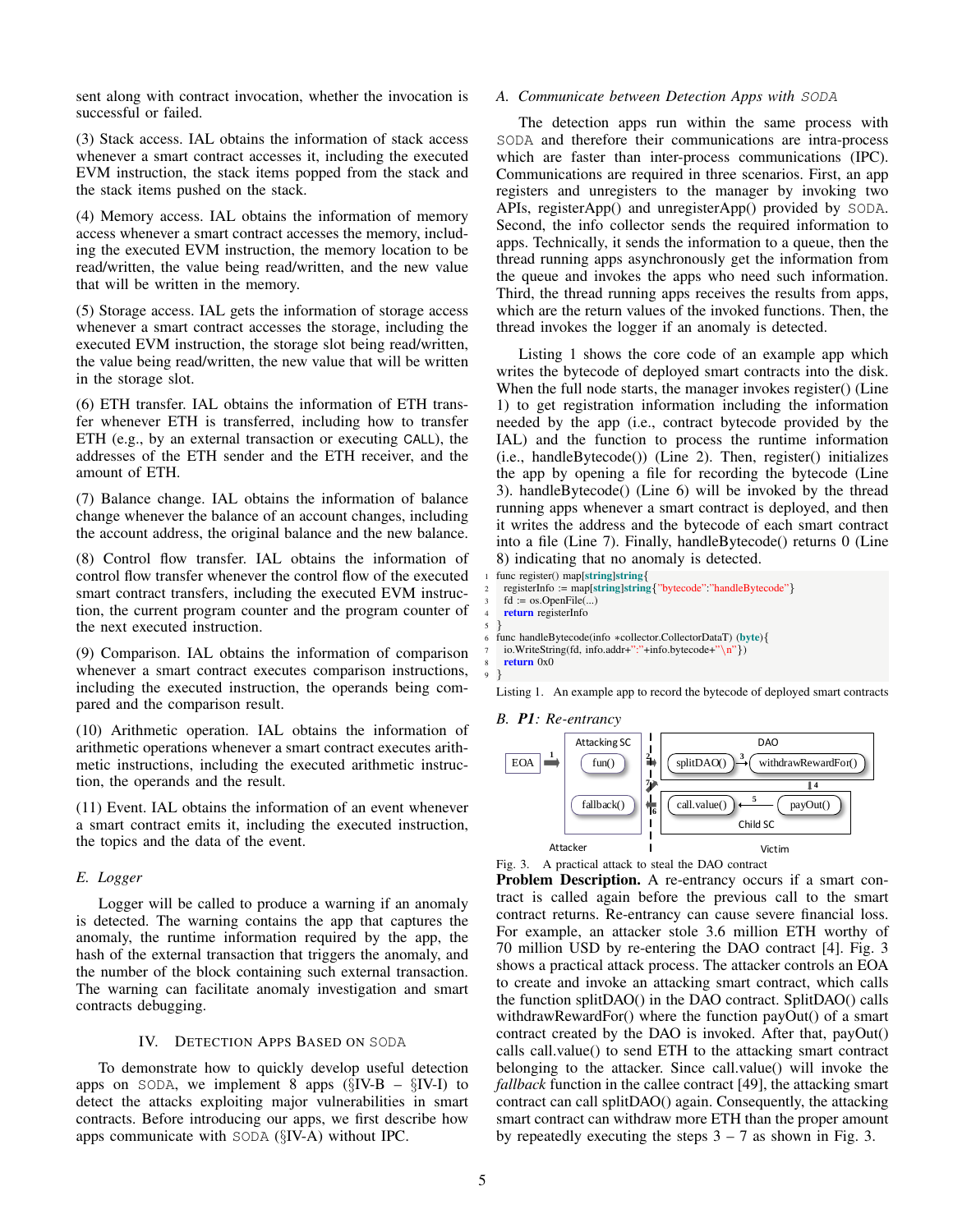App. To detect a malicious re-entrancy aiming at stealing ETH, P1 exploits two invariants: execution cycles and ETH transfer, because the attacker will let the cycle (e.g., steps  $3 - 7$ , Fig. 3) execute repeatedly and force ETH transfer from a victim smart contract to the attacker when the victim is re-entered to make a profit. Note that a loop can also form the repeatedly executed cycle. For example, a smart contract *A* has a loop and in each iteration, *A* invokes another smart contract *B* which calls back to *A*. If the loop body executes multiple times, the cycle will be executed repeatedly. P1 removes irrelevant cycles by introducing a counter which increases when an internal transaction begins and decreases when it ends. If the cycle is caused by re-entrancy, the counter will increase when the cycle iterates because the caller will wait for the callee to finish [8]. On the contrary, the counter will be reset when the loop starts a new iteration, because all internal transactions produced in a loop end their executions before a new loop iteration.

P1 needs the transaction information, especially the addresses of the transaction sender and the transaction receiver, the ETH to send, when the transaction starts and ends. Unlike Sereum, P1 focuses on the re-entrancy that transfers ETH from the victim, and it does not consider a re-entrancy as malicious if the victim sends ETH only during its first invocation. Sereum considers a re-entrancy as malicious if two requirements are satisfied: (1) a storage variable is used for control-flow decisions when a smart contract is re-entered; (2) such storage variable is updated after the re-entrancy returns [30]. Therefore, Sereum does not limit to detect reentrancy attack for stealing ETH (§VI). P1 can detect all four re-entrancy patterns mentioned in the Sereum paper [30] if they steal ETH during re-entrancy, because all these patterns form cycles. Appendix B discusses the extension of P1 to detect malicious re-entrancy for stealing tokens.

## *C. P2: Unexpected Function Invocation*

Problem Description. The bytecode of a smart contract contains a dispatch routine which reads the function id from the input data of a transaction and then determines the function to be invoked by matching such function id with the function ids encoded in the dispatch routine [55]. If no match is found, the fallback function will be invoked [49]. We call such function invocation as *unexpected function invocation*, because the fallback function is not the expected one. Unexpected function invocation can incur severe consequences, as shown in Listing 7 that an unexpected function invocation detected by P2 can steal tokens.

| <b>CALLDATALOAD</b> | $8$ PUSH4 0x06fdde03               |
|---------------------|------------------------------------|
| 2 PUSH29 0x01       | 9E                                 |
| 3 SWAP1             | 10 PUSH2 0x00e2                    |
| 4 DIV               | 11 JUMPI                           |
| 5 PUSH4 0xffffffff  | $12$                               |
| $6$ AND             | Listing 2. The dispatch routine of |
| 7 DUP1              |                                    |
|                     | a practical smart contract         |

App. P2 obtains 2 kinds of information from the IAL, including contract bytecode and contract invocation, and detects an unexpected function invocation through four steps. In the first step, for each invoked smart contract, P2 locates its dispatch routine and obtains all function ids. Then, P2 uses a dictionary to record the address of each executed smart contract and its function ids. Listing 2 presents the dispatch routine of a practical smart contract. Line 1 reads the first 32 bytes from the input data, and Line 2 – Line 6 extract the first 4 bytes of the 32 bytes. Therefore, the stack top is the function id supplied in the input data. Line  $7 -$  Line  $9$  compare the function id with 0x06fdde03. If they are equal, the EVM jumps to the instruction located at 0x00e2 from the start of the bytecode. 0x06fdde03 is a function id encoded in the dispatch routine and 0x00e2 is the start of a function whose id is 0x06fdde03. P2 searches the contract bytecode for the instruction sequence: PUSH4 *x*; EQ; PUSH2 *y*; JUMPI. If an instruction sequence is found, we obtain an encoded function id, *x*.

In the second step, P2 extracts the function id which is the first 4 bytes of the input data, indicating the expected function to invoke [55]. In the third step, for each function invocation, P2 checks whether the extracted function id exists in the dispatch routine of the invoked smart contract by looking for the dictionary. If not, the function invocation may be an unexpected one. The fourth step removes false positives from the results of the third step if users attempt to invoke the fallback function. The input data of a function invocation to the fallback function can be non-empty in two cases. First, the fallback function can take in parameters by explicitly reading them from the input data, although its parameter list is empty. Second, a transaction can send customized information (e.g., who and why to send this transaction) to the fallback function. In the two cases, the third step will generate false positives, because the first 4 bytes of the input data are not a function id. P2 considers an unexpected function invocation discovered by the third step as a false positive, if the length of the input data is not  $32x + 4$ ,  $x \ge 0$ , which is the length of the input data of an invocation to a non-fallback function, because a function id is 4 bytes and each parameter is a multiple of 32 bytes [48].

# *D. P3: Invalid Input Data*

Problem Description. CALLDATALOAD reads 32 bytes from the input data, and it adds zero-value bytes if the input data does not have enough data [39]. Such design can be exploited by attackers to steal tokens through the short address attack [56]. We use a practical attack detected by P3 (shown in Fig. 6) to explain it. The attacker sends a 31-byte address and a 32 byte integer value which denotes the amount of tokens, to the victim. The victim constructs a transaction based on the short address and the value and sends it to transfer tokens of the value amount to the attacker. The EVM handles the transaction by complementing the short address with the highest byte of the second parameter, and then complementing the lowest byte of the second parameter with one byte of 0. Hence, the amount of tokens is amplified by 256. Consequently, the attacker collects more tokens from the victim.

App. P3 monitors the invocation of two functions, transfer() and transferFrom(), which are standard functions for transferring tokens in ERC-20 [51]. More functions can be easily included. P3 detects an invalid input data by two steps. First, P3 obtains the function id from the information of contract invocation, and checks whether the invoked function is transfer() or transferFrom(). Since the two functions are standard [51], their function ids are known. If so, in the second step, P3 checks whether the length of arguments is shorter than it should be. If so, a short address attack may occur. Specifically, the correct lengths of arguments to transfer() and transferFrom() are 64 and 96 bytes, respectively, because the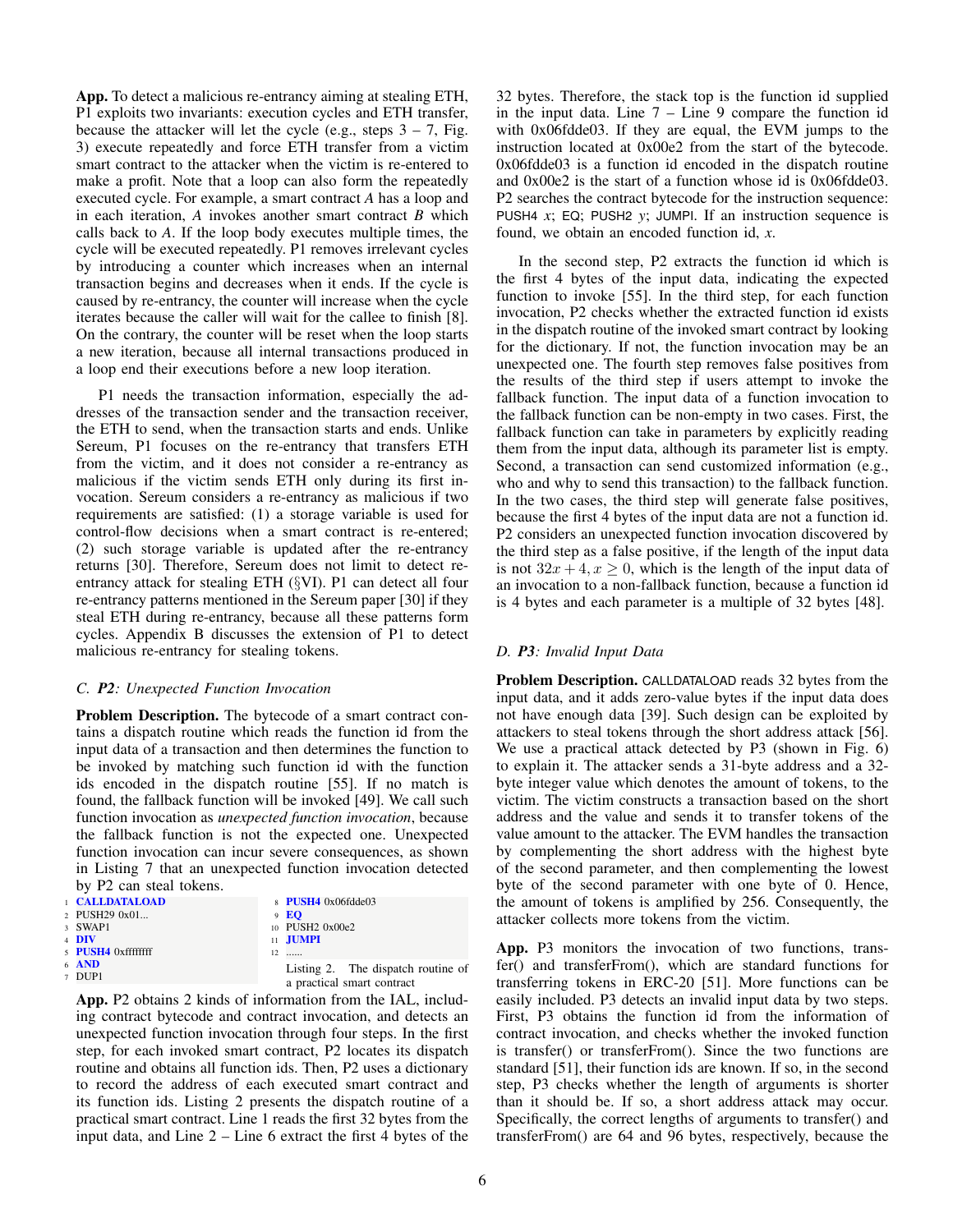2 functions take in 2 and 3 parameters, respectively, and each parameter is 32 bytes [51].

## *E. P4: Incorrect Check for Authorization*

Problem Description. A smart contract needs to check permissions before performing sensitive operations, such as sending ETH. Some smart contracts check whether *tx.orgin*, which is the account who initializes the external transaction, is the expected account. Unfortunately, such smart contracts are at risk of phishing attacks [57]. A more secure programming practice is to check whether the sender of the current external/internal transaction, *msg.sender*, is from the expected account [57]. Fig. 8 shows that a phishing attack detected by P4 can tamper the core data structure of a vulnerable smart contract by bypassing the insecure permission check.

App. P4 detects an incorrect check for authorization in four steps. First, P4 records the address of the account from the information of ORIGIN. Then, it checks whether the sender is involved in the execution of EQ. If so, P4 checks whether the two operands of EQ are equal. If that is the case, the check for authorization is passed. Then, P4 checks whether *tx.origin* is equal to *msg.sender* which is supplied in the information of contract invocation. If not, P4 detects the problem, because the incorrect check using *tx.origin* is passed, but the correct check using *msg.sender* cannot be passed.

## *F. P5: No Check after Contract Invocation*

Problem Description. When a smart contract calls another one, the return value should be checked because the exception raised in the callee will not propagate to the caller [8]. Without checking the return value, the failure of the callee may cause unexpected issues to the caller because the caller does not know whether the callee executes successfully.

App. After obtaining contract bytecode from the IAL, P5 scans the bytecode to find a check after each contract invocation. If no check is found, P5 detects a problematic smart contract. Since a smart contract can be invoked by one of the four instructions, including CALL, CALLCODE, DELEGATECALL, and STATICCALL [39], we look for the instructions for checking return values right after these 4 instructions. However, it is nontrivial to determine which instructions can be used to check the return value. To address this issue, we reverse engineering the bytecode of the source code for checking the return value, and summarize 7 instruction patterns, as shown in Listing 3. CALL∗; ISZERO

- <sup>4</sup> CALL∗; SWAPn; POP; ...; POP; SWAP1; POP; DUP1; ISZERO
- <sup>5</sup> CALL∗; SWAPn; POP; ...; POP; xxx; SWAP2; POP; DUP2; ISZERO
- CALL∗; xxx; PUSH1 0x0; DUP2; EQ CALL∗; xxx; DUP1; ISZERO

Listing 3. Seven instruction patterns to check the return value

CALL\* represents CALL, CALLCODE, DELEGATECALL, and STATICCALL. The stack top is the return value after contract invocation and ISZERO checks whether the stack top is zero [39], so pattern 1 checks whether the return value is false. Two consecutive ISZEROs are needed to check whether the return value is true, but we just need to look for one ISZERO because we are interested in whether there is a check rather than how to check. SWAPn,  $1 \le n \le 16$ , exchanges the stack top with the  $(n+1)$ th stack item [39]. "POP, ..., POP" are *n* consecutive POPs which pop  $n$  items from the stack. Therefore, P2 checks the return value because after executing "SWAPn; POP, ..., POP", the stack top is the return value. PUSH1  $0x0/0x1$  means pushing a 0 or a 1 on the stack. EQ compares the top two stack items which are the return value and the pushed value (i.e., 0 or 1). Hence, pattern 3 can check the return value. DUPn,  $1 \leq n \leq 16$  duplicates the *n*th stack item [39], so pattern 4 checks the return value which is a duplication by executing "SWAP1; POP; DUP1". "xxx" stands for an instruction sequence, after executing, the stack does not change. Since before executing "xxx", the stack top is the return value, after executing "SWAP2; POP; DUP2;", "PUSH1 0x0; DUP2;" and DUP1 respectively, the return value is duplicated. Therefore, patterns 5, 6, 7 check the duplication of the return value. A problematic smart contract is found if it contains a contract invocation but does not match any pattern in Listing 3. During pattern matching, P5 skips the instruction sequence "xxx" by stack simulation. According to the information of contract invocation from the IAL, P5 can detect the transactions which lead to the failure of the contract invocation without checking its return value. For such transactions, the caller smart contract may perform abnormally because it is not aware of the failure.

## *G. P6: Missing the Transfer Event*

Problem Description. The implementation of a token should follow any token standard which defines standard functions and standard events. Otherwise, third-party tools cannot interact with the token properly, because they observe token behaviors (e.g., token transfer) typically by monitoring the invocation of standard functions and the emission of standard events [53]. ERC-20, the most popular token standard, requires a token to emit the standard event, Transfer, if either of the two standard functions, transfer() and transferFrom() is invoked [51]. If the Transfer event is not emitted, third-party tools may not observe token transfers. The "fake deposit" attack [58] exploits the missing of the Transfer event to cheat exchange markets.

App. After obtaining the information of contract invocation and events from the IAL, P6 first checks whether the invoked function is transfer() or transferFrom(). If so, P6 checks whether the invoked function emits the Transfer event. If not, P6 finds that the Transfer event is not emitted. Since transfer(), transferFrom() and Transfer are well defined in ERC-20 [51], P6 can recognize them from the received information easily.

## *H. P7: Strict Check for Balance*

Problem Description. A smart contract can check whether its balance is equal to a specified amount, and execute some sensitive operations (e.g., sending ETH) after the comparison. However, such check is insecure because the balance can be manipulated by others. For example, when a smart contract self-destructs, all ETH in it can be sent to a specified account [49], and thus an attacker can execute self-destruction in its smart contract to affect the comparison result.

App. P7 needs the information of BALANCE, which gets the balance of the executing smart contract, and EQ from the info collector. P7 first records the balance from the runtime information of BALANCE, and then checks whether the balance is involved in EQ. If so, P7 discovers a strict check for balance.

<sup>2</sup> CALL∗; SWAPn; POP; ...; POP; ISZERO

CALL∗; SWAPn; POP; ...; POP; PUSH1 0x0/0x1; EQ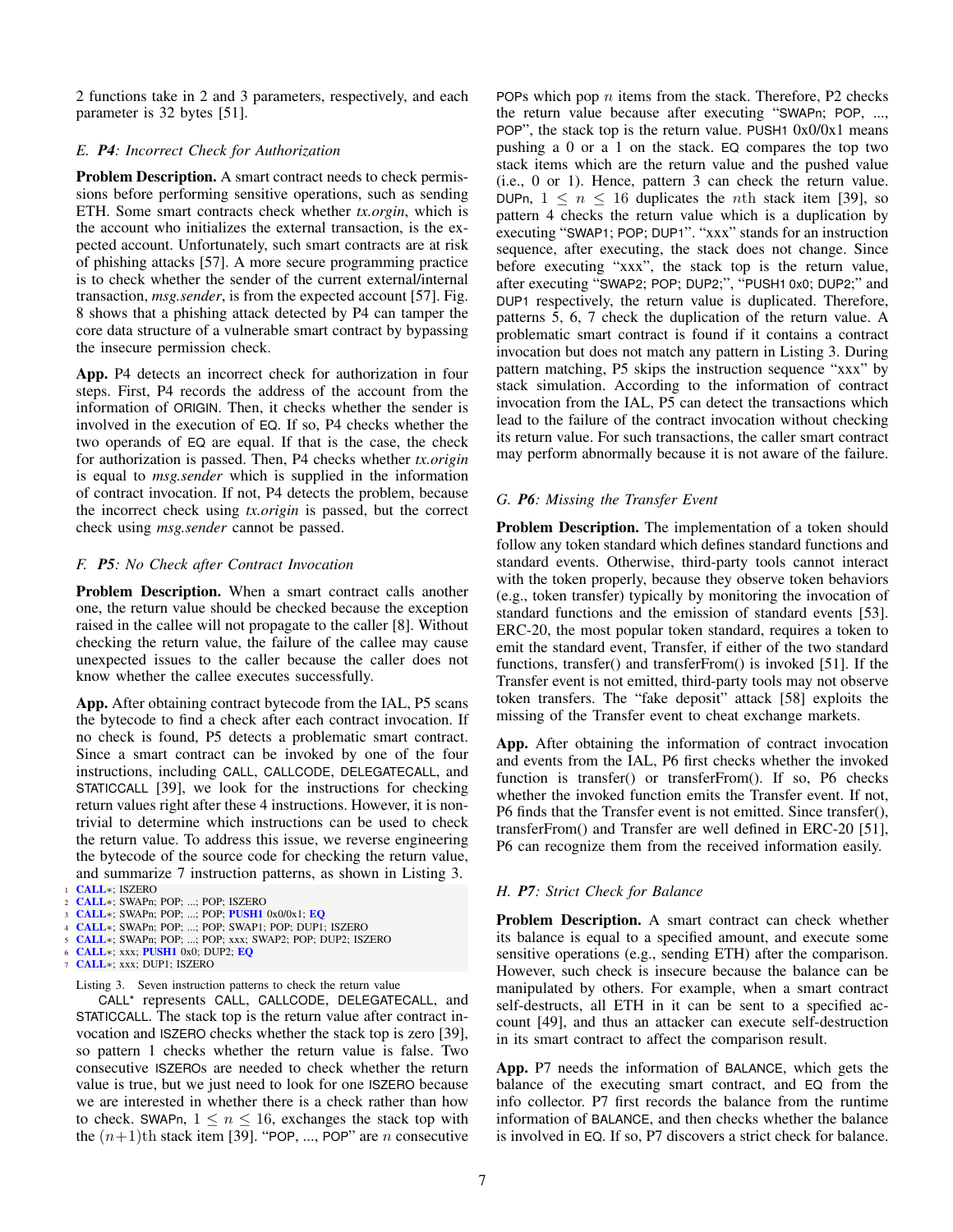#### *I. P8: Timestamp Dependency & Block Number Dependency*

Problem Description. Timestamp dependency means that a comparison in a smart contract depends on the timestamp [8]. Similarly, if a comparison depends on the block number, the contract has the problem of block number dependency [8]. Dependency may incur security risks because miners can control block numbers and timestamps [12], and therefore miners can affect the execution of the smart contract.

App. P8 detects timestamp dependency and block number dependency in two steps. First, it records the timestamp and the block number from the information of TIMESTAMP and NUMBER provided by the info collector. Second, it checks whether the timestamp or the block number is involved in any comparison operation which is provided by the IAL. If so, P8 detects a dependency problem.

#### V. EVALUATION OF SODA

## *A. Research Questions*

We conduct extensive experiments to answer six research questions. *RQ*1: Can SODA be easily integrated into any EVM-compatible blockchains? *RQ*2: Can SODA facilitate the development of detection apps? *RQ*3: What is the overhead of SODA? *RQ*4: Can on-demand information retrieval reduce the overhead of SODA? *RQ*5: What is the detection latency? *RQ*6: Can SODA easily integrate third-party tools?

## *B. Integrating* SODA *into Blockchains*

Although there are many EVMs developed in different languages, SODA can be integrated into any EVM as long as it follows the same protocol [39]. In this paper, we first implement SODA in about 2,200 lines of Go based on the EVM in Geth v1.9.0, because Ethereum is the most popular EVM-compatible blockchain. Then we migrate SODA into Expanse v1.8.23 and Wanchain v1.1.1. We find that Expanse and Wanchain customize the EVM of Ethereum slightly, so we modify the original SODA in 27 and 164 lines of Go respectively to make it work on them. More precisely, since Expanse and Wanchain change the paths of some packages which are necessary for the EVM, we provide the correct paths of packages. Besides, Expanse and Wanchain slightly customize the interpretation handlers of some EVM instructions, and therefore we modify these handlers. For example, the interpretation handler of Expanse for executing ADDRESS returns the address of the executed smart contract as a big integer. However, the same handler of Ethereum returns the address as a byte sequence.

Answer to RQ1: SODA can be easily integrated into EVMcompatible blockchains, such as Expanse and Wanchain.



#### *C. Amount of Code of Detection Apps*

Fig. 4 shows the code amount of 8 detection apps, ranging from 53 to 201 lines of Go, which are much fewer than the code amount of the framework. Moreover, the implementations of 8 apps are the same for 3 blockchains.

Answer to RQ2: SODA can facilitate the development of detection apps.

## *D. Overhead of* SODA

We define the overhead of SODA and the detection apps as  $(T_t - T_b)/T_b$ , where  $T_t$  is the running time of the blockchain with SODA and 0 or more apps,  $T_b$  is the running time of the blockchain without SODA. All experiments are conducted on a desktop equipped with an Intel Xeon CPU E5-2640, 8GB main memory and 1TB hard disk. Note that  $T<sub>b</sub>$  for processing historical transactions is different from that for processing new transactions, because historical transactions had been added to the blockchain while it takes time for new transactions to be included in new blocks through mining.

Processing historical transactions. We let Geth download the first 1 million blocks, and the results are shown in the *overall* bars of Fig. 5. SODA without any apps introduces 0.4% overhead, and the overhead of SODA with one detection app ranges from 1.2% to 7.7%. The overhead of SODA with all 8 apps is 25.5%, that is acceptable for retrospective analysis, e.g., attack forensics. Fig. 5 also presents the overheads of three parts of SODA, collecting runtime information, enveloping and transmitting information from SODA to apps, and data analysis by apps. The overhead of each part is defined as  $T_p/T_b$ , where  $T_p$  is the time consumption of that part. Unsurprisingly, data collection is more time-consuming than the other two parts, because the info collector has to access various fields of core data structures (e.g., an external transaction) of Ethereum and parse the raw data (e.g., extract the bytecode of a smart contract from the input data). Moreover, the overhead of the data analysis by apps does not contribute much to the overall overhead, because apps run asynchronously in a different thread from EVM.

Processing new transactions. To evaluate the overhead of SODA when processing new transactions, we first let pure Geth download all historical blocks. After that, we copy Geth to get two identical instances. We equip the first Geth instance with SODA as well as 8 detection apps. Then, we run the two instances at the same time to download new transactions. Experiments last about two weeks and the two instances download the same number of new blocks, 90,000. The overhead is almost unnoticeable, about 0.00003%, because the average time for mining a block is about 14 seconds [59], which are much longer than the time needed by SODA with 8 apps to process transactions. Our observation is accordant with a recent work that block mining is the primary performance bottleneck of existing blockchain systems [32].

Answer to RQ3: The overhead of SODA with 8 detection apps is low when processing historical transactions, and the overhead is negligible when processing new transactions.

## *E. Effectiveness of On-demand Information Retrieval*

To evaluate the effectiveness of on-demand information retrieval, we implement a tracer which takes in all information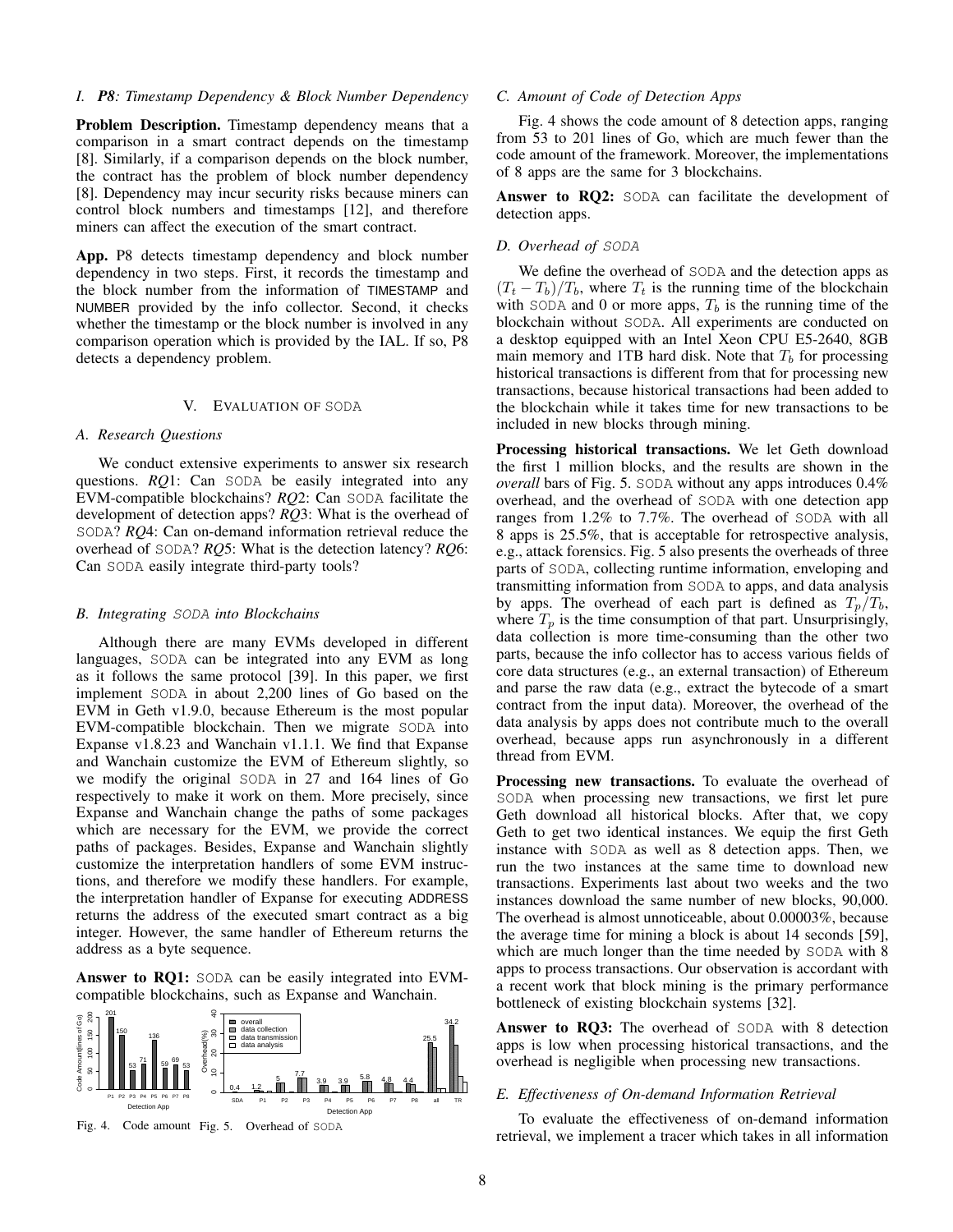that can be provided by the framework, and returns immediately. Therefore, the tracer disables the on-demand information retrieval. The overhead of SODA equipped with the tracer is shown in the TR bar of Fig. 5, which is about 1.3x larger than the overhead of SODA equipped with 8 apps.

Answer to RQ4: On-demand information retrieval is effective in reducing the overhead of SODA.

# *F. Detection Latency*

SODA obtains the detection result of a transaction after its termination because EVM continues the processing of the subsequent transactions when apps analyze the data from the current transaction in asynchronous mode. We define the *detection latency* of a transaction as the time difference between when apps complete the analysis of the transaction and when the transaction terminates. We insert code into the EVM to record the two corresponding timestamps. The latency depends on the data analysis of apps, because apps run after depends on the data analysis of apps, because apps run after receiving the runtime information in a different thread from the thread running the EVM while the runtime information is collected, enveloped, and transmitted during the processing of transactions by the EVM. Note that the detection latency of a transaction will be 0 if the app needs not to process the transaction. For example, the latency incurred by  $P7$  is 0 for a transaction if it does not lead to the execution of BALANCE and EQ, because P7 will not run if SODA does not collect the information of BALANCE and EQ. Table I shows that the latency per transaction is negligible, ranging from 1 to 35  $\mu$ s. or a transaction will be 0 if the app necess from process the

|  |  |  |  | P1 P2 P3 P4 P5 P6 P7 P8 P1-P8 |
|--|--|--|--|-------------------------------|
|  |  |  |  | 10 5 2 4 1 2 6 8 35           |

Answer to RQ5: The detection latency is negligible.

## *G. Integrating With Third-party Tools*

We integrate SODA with three third-party tools, Madmax [17] for discovering gas-focused vulnerabilities, EVM Bytecode Decompiler (EBD) [22] for decompiling EVM bytecode and Osiris [15] for discovering integer overflow vulnerabilities using the same amount of code, i.e., 75 lines of Go. Detailed description is presented in Appendix C.

Answer to RQ6: SODA can be easily extended by integrating third-party tools with it.

## VI. RESULTS OF DETECTION APPS

We run SODA with 8 detection apps on Ethereum, Expanse and Wanchain public chains to detect attacks and problematic smart contracts. Table II lists the results. Row 2 shows the number of blocks downloaded by their full nodes, and the days when the last downloaded blocks were mined. Row 3 gives the number of external transactions contained in the downloaded blocks. Row 4 presents the number of smart contracts created by the download blocks. The remaining rows show the results of detection apps.

Results of P1. P1 detects 31 smart contracts whose ETH are stolen by re-entrancy attacks on Ethereum. No re-entrancy attacks are found in Expanse and Wanchain. 24 out of them are open-source, including the DAO. The number after "|"

TABLE II. RESULTS OF DETECTION APPS ON 3 BLOCKCHAINS

|                |                     | blockchains      | <b>Ethereum</b> | <b>Expanse</b>  | Wanchain        |
|----------------|---------------------|------------------|-----------------|-----------------|-----------------|
| 2              | # blocks            |                  | 8.18M           | 2.17M           | 3.75M           |
|                |                     |                  | (Jul. 19, 2019) | (Jul. 20, 2019) | (Jul. 19, 2019) |
| 3              | $#$ external trans  |                  | 501,676,297     | 5,919,098       | 145,497         |
| 4              | # created contracts |                  | 16,958,741      | 1,601           | 2,333           |
| $\overline{5}$ | P1                  | $#$ contracts    | 31 24           |                 |                 |
| 6              |                     | $#$ trans        | 1,976           |                 |                 |
| 7              |                     | $#$ contracts    | 1,264,335 9,014 | 23              | 5               |
| 8              | <b>P2</b>           | $#$ trans        | 9,208,836       | 350             | 9               |
| 9              |                     | $#$ function ids | 41,999          | 10              | 5               |
| 10             | P3                  | $#$ contracts    | 726 358         | 0               | 0               |
| 11             |                     | $#$ trans        | 6,599           |                 |                 |
| 12             | <b>P4</b>           | $#$ contracts    | 30,278 58       | 0               |                 |
| 13             |                     | $#$ trans        | 442,762         |                 |                 |
| 14             | P5                  | $#$ contracts    | 1,106 105       | 18              |                 |
| 15             |                     | $#$ trans        | 609,313         | 46              |                 |
| 16             | P6                  | $#$ contracts    | 20,608 2,175    | 1,202           |                 |
| 17             |                     | $#$ trans        | 1,637,002       | 3,403           |                 |
| 18             | P7                  | $#$ contracts    | 14,592 133      |                 |                 |
| 19             |                     | $#$ trans        | 40,389          |                 |                 |
| 20             | P8                  | # contracts      | 135,949 13,527  | 63              | 19              |
| 21             |                     | $#$ trans        | 48,033,077      | 22,324          | 7,095           |

indicates the number of open-source smart contracts detected by apps. Besides, P1 detects 1,976 external transactions which exploit the re-entrancy vulnerability of the 31 smart contracts to steal ETH. Appendix D lists the addresses of all detected smart contracts and the number of attacking transactions. We also present detailed results of P1 including the addresses of the detected smart contracts and the transaction hashes of the detected transactions on https://github.com/pandabox-dev/ SODA. Then, we manually check the false positives of P1. For 24 open-source smart contracts, we inspect their source code manually, and for 7 closed-source smart contracts, we first decompile them by Online Solidity Decompiler [60] and then inspect the decompiled code. Manual audit shows that P1 produces 5 false positives, and therefore the false positive rate of P1 is 16%.

```
function doWithdraw(address from, address to, uint256 amount) internal{
    \text{require}(\text{amount} \leq MAX\_WITHDRAWAL);\text{require}(\text{balance}[\text{from}] > = \text{amount});\text{require}(\text{with} \text{drawalCount}[\text{from}] < 3);balancs[from] = balances[from].sub(amount);
    to.call.value(amount)();
    7 withdrawalCount[from] = withdrawalCount[from].add(1);
8 }
  Listing 4. A false positive of P1
  function sell(bytes32 hash, uint amount) public\{2 ......
    ERC20(info.token).safeTransferFrom(msg.sender, this, tradeAmount);
    unit total = info.eth.mul(traindeAmount).div(info.annotation);5 msg.sender.transfer(total);
6 ......
  7 }
```
Listing 5. Another two false positives of P1

Two false positives are due to the same reason. Listing 4 presents one which uses a mapping *balances*[] to records the amount of ETH that a user can withdraw. Therefore, attackers cannot steal ETH by re-entrancy because *balances*[] reduces the amount before transferring ETH (Line 5). Two another false positives have the same bytecode, and their source code is shown in Listing 5. Users can invoke sell() to trade their tokens with the ETH of this smart contract. More specifically, *msg.sender* sends tokens to the smart contract (Line 3), and this smart contract sends ETH back to *msg.sender* (Line 5). Therefore, attackers cannot steal ETH, because they must pay for the ETH. The reason for the last false positive is that the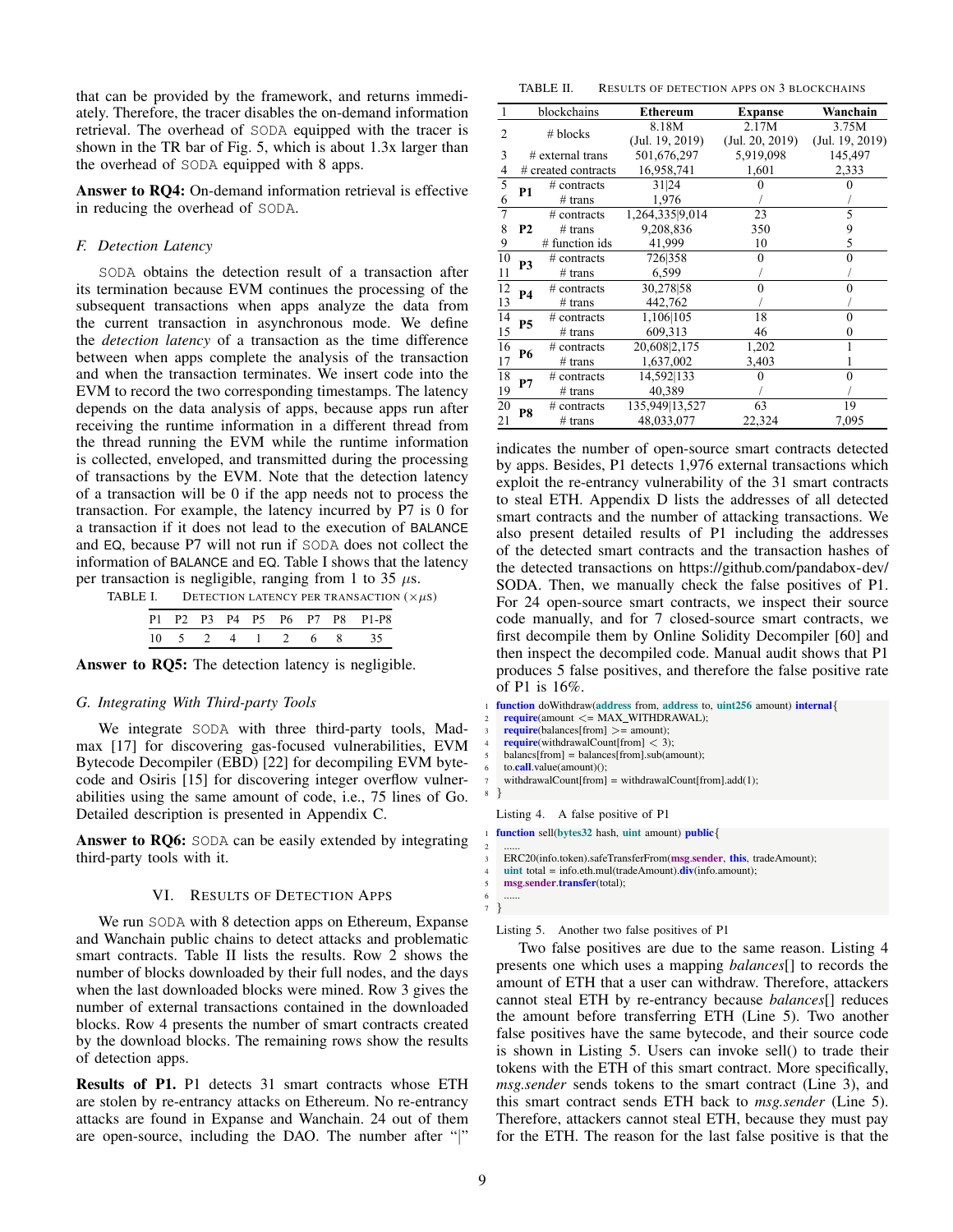receiver sends ETH back to the detected smart contract immediately after it receives ETH, so the detected smart contract does not lose ETH. We plan to eliminate the false positives of P1 automatically in our future work by checking whether attackers withdraw more ETH than the amount belonging to them and taking token transfers into consideration.

We thank the authors of Sereum for providing their results so that we can make a comparison. Sereum detects 284 smart contracts which are re-entered before 8.18 million blocks. By manual analysis, we find that 29 out of them send ETH when they are re-entered, and these 29 smart contracts are also detected by P1. Since P1 and Sereum use different criteria and techniques to detect malicious re-entrancies, they have different sets of false positives. One one hand, 3 out of 5 false positives of P1 are also detected by Sereum. The remaining 2 false positive of P1 are not flagged by Sereum because the detected smart contracts do not update storage after reentrancy which is a necessary requirement of Sereum to detect re-entrancy attacks. On the other hand, P1 does not suffer from the false positives reported in the paper about Sereum [30], because P1 does not need to track the accessing of storage variables which is challenging.

Listing. 6 presents the decompiled code of a detected smart contract. Line 3 sends ETH to *msg.sender*, and the amount of ETH is recorded in the storage. After sending ETH, Line 5 resets the storage slot for recording the amount of ETH. This smart contract is susceptible to re-entrancy attacks because the storage slot is reset after sending ETH. More precisely, if *msg.sender* is the hacker, Line 3 will invoke the fallback function of the hacker's smart contract. If the fallback function calls back to the function 01CB(), the vulnerable smart contract will send ETH to the hacker again. Consequently, the hacker can receive ETH repeatedly before resetting the storage slot by exploiting the vulnerability.

function  $01CB()$ 

 $\mathcal{E}$ 

- 2 ...... memory[...] = address(msg.sender).call.gas(...).value(storage[keccak256(memory[0] x00:0x40])])...
- 4 ...... 5 storage[keccak256(memory[0x00:0x40])] = 0x00;<br>6 }

Listing 6. A smart contract detected by P1

Results of P2. P2 detects 1,264,335, 23, and 5 smart contracts with the issue of unexpected function invocation on Ethereum, Expanse, and Wanchain, respectively. It also detects 9,208,836, 350, and 9 external transactions that call the unexpected function (i.e., the fallback function) on 3 blockchains, respectively. For each detected external transaction, we extract the function id of the expected function from its input data , and we obtain 41,999, 10, and 5 function ids on 3 blockchains, respectively.

Please recall that P2 requires the length of the input data to be  $32x + 4$ ,  $x \ge 0$ . But, it will produce a false positive if a transaction attempts to invoke the fallback function with the length of its input data being  $32x + 4$ ,  $x \ge 0$  by chance. Unfortunately, it is difficult to accurately identify the false positives of P2 because we do not know the real intention of transaction senders. We propose to consider an external transaction detected by P2 as a true positive, if the function id extracted from the input data is a valid function id which is computed from a function signature. We check whether an extracted function id is valid by leveraging a function signature database which records valid function ids [61]. After searching the database, we find 8,390,172 transactions with valid function ids. Therefore, the false positive rate of P2 should not be higher than 9%  $(1 - 8, 390, 172/(9, 208, 836 + 350 + 9))$ , because the database may be incomplete.

Fig. 7 presents a detected smart contract, whose fallback function is invoked unexpectedly. The caller is an exchange market EtherDelta, which invokes depositToken() to deposit some amount of a specific token into EtherDelta, by invoking the standard function, transferFrom() of the token (Line 3). However, P2 finds that an attacker invokes depositToken() of EtherDelta to deposit a token whose transferFrom() is not implemented and thus the fallback function of the token is invoked. Consequently, the attacker does not deposit tokens into EtherDelta. However, EtherDelta records that tokens are successfully deposited at Line 4. Once the hacker invokes withdrawToken() of EtherDelta (Line 7), the hacker can steal tokens from EtherDelta because the token implements another standard function transfer() (Line 11).

function depositToken(address token, uint amount){ if  $(msg.value>0 || token==0)$  throw; if (!Token(token).transferFrom(msg.sender, this, amount)) throw;  $token[$ [token][msg.sender] = safeAdd(tokens[token][msg.sender], amount); Deposit(token, msg.sender, amount, tokens[token][msg.sender]); 6 } function withdrawToken(address token, uint amount){ if  $(msg.value>0$  || token==0) throw; if (tokens[token][msg.sender] < amount) throw; tokens[token][msg.sender] = safeSub(tokens[token][msg.sender], amount); if (!Token(token).transfer(msg.sender, amount)) throw; Withdraw(token, msg.sender, amount, tokens[token][msg.sender]);  $\mathcal{E}$ 

Listing 7. A smart contract detected by P2

Results of P3. P3 detects 6,599 external transactions that invoke 726 smart contracts with invalid input data on Ethereum, and no such transactions on Expanse and Wanchain. Then, we investigate whether the detected transactions are false positives by leveraging Etherscan [62], which can recognize arguments of the invocation to a known function but cannot recognize arguments to unknown functions or from invalid input data. Please recall that P3 detects the invocations to transfer() and transferFrom() defined in ERC-20, which are known by Ethereum. We find that, for all detected transactions, Etherscan cannot recognize arguments. That is, Etherscan confirms that P3 does not produce false positives.

Fig. 6 presents the screenshot of a detected transaction from Etherscan, which is a short address attack happened in practice. The subfigure above presents the input data of the attacking transaction. We can see that Etherscan cannot recognize arguments because the input data is shorter than a valid input data. After manual interpretation of the input data, we find that 0xa9059cbb is the function id of transfer(), *to* is a 31-byte short address, and *value* is 0xd744761bc. The subfigure below presents the Transfer event which reflects the token behavior incurred by the attack. Obviously, the missing byte of *to* is complemented by the highest byte of *value*, and the lowest byte of *value* is appended with one byte of zeros by EVM. Consequently, 0xd744761bc00 tokens are transferred, which is 256 times larger than the intended amount.

Results of P4. P4 detects 30,278 smart contracts on Ethereum, each of which uses the result of ORIGIN to check permissions, and no problematic smart contracts on Expanse and Wanchain. P4 also detects 442,762 external transactions, each of which passes the vulnerable permission check and *tx.origin* is not the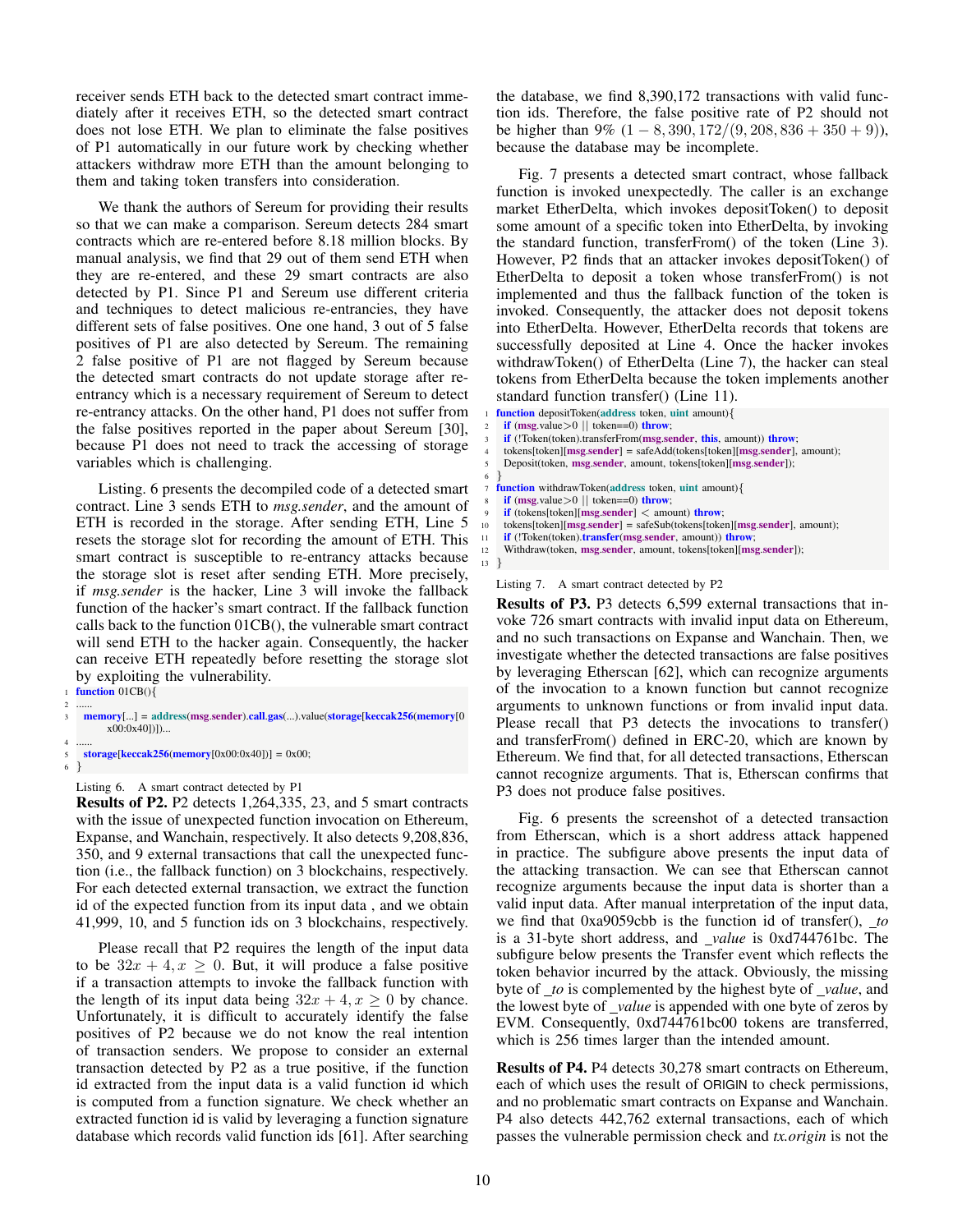

```
Fig. 6. Screenshot of a short address attack
```
same account with *msg.sender*. 58 out of 30,278 detected smart contracts are open-source. To study the false positives of P4, we manually inspect all 58 open-source smart contracts and 200 randomly selected closed-source smart contracts detected by P4. By checking these 258 smart contracts and corresponding transactions, we found that P4 produces no false positives.

Listing 8 presents a detected smart contract, which belongs to a decentralized application providing a reputation score to an address [63]. The function add() adds a score to a given address provided by the transaction sender (i.e., *msg.sender*), and thus only privileged accounts can invoke add(). Line 9 checks whether an account is a privileged account. However, this contract is susceptible to phishing attacks because *tx.origin* is used to check permissions. P4 detects an external transaction whose *tx.origin* is the privileged account, *manager*, and thus the transaction passes the permission check and adds a score to an address specified by *msg.sender*. Interestingly, we find that the detected external transaction invokes another smart contract, which invokes add(). Therefore, *msg.sender* is not equal to *tx.origin* in this transaction. If this external transaction comes from a phishing attack, the attacker can add an arbitrary score to an arbitrary address.

```
function add(address target, int wScore) external restricted{
     if (!scores[target].exists) {
       \text{scores}[target] = \text{Score}(\text{true}, 0, 0);4 }
     5 scores[target].cumulativeScore += wScore;
6 scores[target].totalRatings += 1;
\overline{7}8 modifier restricted() {
9 require(msg.sender == manager || tx.origin == manager || msg.sender ==
           controller);
10 ;
11 }
```
Listing 8. A smart contract detected by P4

Results of P5. P5 detects 1,106 and 18 problematic smart contracts on Ethereum and Expanse, respectively, and no problematic smart contracts on Wanchain. P5 identifies 609,313 and 46 external transactions on Ethereum and Expanse, respectively, each of which leads to the failure of the contract invocation without checking its return value. 105 out of 1,124 detected smart contracts are open-source. To study the false positive rate of P5, we manually examine all 105 open-source smart contracts and 200 randomly-selected closed-source smart contracts, and find that P5 produces no false positives.

Listing 9 presents a detected smart contract. Line 2 sends *m txs*[ *h*].*value* ETH to the account *m txs*[ *h*].*to* without checking the return value. P5 also detects external transactions which lead to the failure of ETH transfer at Line 2. These transactions may result in severe consequences to third-party tools and the executed smart contract itself. Line 3 emits an event, MultiTransact to notify third-party tools that ETH

has been transferred. However, the notification will mislead third-party tools, because ETH transfer fails. *m txs*[] is the core data structure to record the account which should receive ETH. Line 4 deletes the account *h* from *m txs*[] because the smart contract considers that *h* has already received ETH, which is contrary to the fact. Consequently, the smart contract will execute incorrectly if subsequent execution needs to read *m\_txs*[*\_h*] which was mistakenly removed.

 $if(m_t x s[-h].to != 0)$  {

m\_txs[\_h].to.call.value(m\_txs[\_h].value)(m\_txs[\_h].data);

MultiTransact(msg.sender, \_h, m\_txs[\_h].value, m\_txs[\_h].to, m\_txs[\_h].data);

```
delete m_txs[_h];
```
return true; 6 }

Listing 9. A smart contract detected by P5

Results of P6. P6 detects 20,608, 1,202, and 1 smart contracts whose transfer() or transferFrom() can be executed without emitting the Transfer event on Ethereum, Expanse and Wanchain, respectively. 2,175 out of them are opensource. Besides, P6 detects 1,637,002, 3,403 and 1 external transactions which execute transfer() or transferFrom() and no Transfer is emitted. To estimate the false positive rate of P6, we randomly select 1,000 open-source smart contracts and 200 closed-source smart contracts detected by P6. After checking these 1,200 smart contracts and the corresponding transactions, we find that 26 smart contracts do not implement transfer() or/and transferFrom(), and 125 transactions attempt to invoke the missing functions. However, the fallback function is invoked instead [49]. For these 125 transactions, P6 produces false positives because the fallback function is not required to emit the Transfer event [51]. Hence, the false positive rate of P6 is 0.03% (125/368, 619).

```
function transfer(address _to, uint256, _value) returns(bool success) {
   if(balances[msg.sender] >= _value & & _value > 0)balances[msg.sender] =substractSafely(balances[msg.sender, _value]);
     balances[ to] = addSafely(balances[_to], _value);
     Transfer(msg.sender, _to, _value);
6 }
   7 else{
     success = false;9 }
   return success:
```
Listing 10. A smart contract detected by P6

Listing 10 presents a detected smart contract. If the transaction sender has sufficient tokens and the amount of tokens to be sent is larger than 0 (Line 2), tokens will be sent (Lines 3, 4) and a Transfer event will be emitted (Line 5). However, if the requirements at Line 2 are not satisfied, tokens will not be sent and the Transfer event will not be emitted (Lines 7 – 9). By executing Lines  $7 - 9$ , hackers can launch fake deposit attacks to cheat the exchange markets which observe token transfers by parsing the arguments of transfer(), because no tokens are transferred in practice.

11 }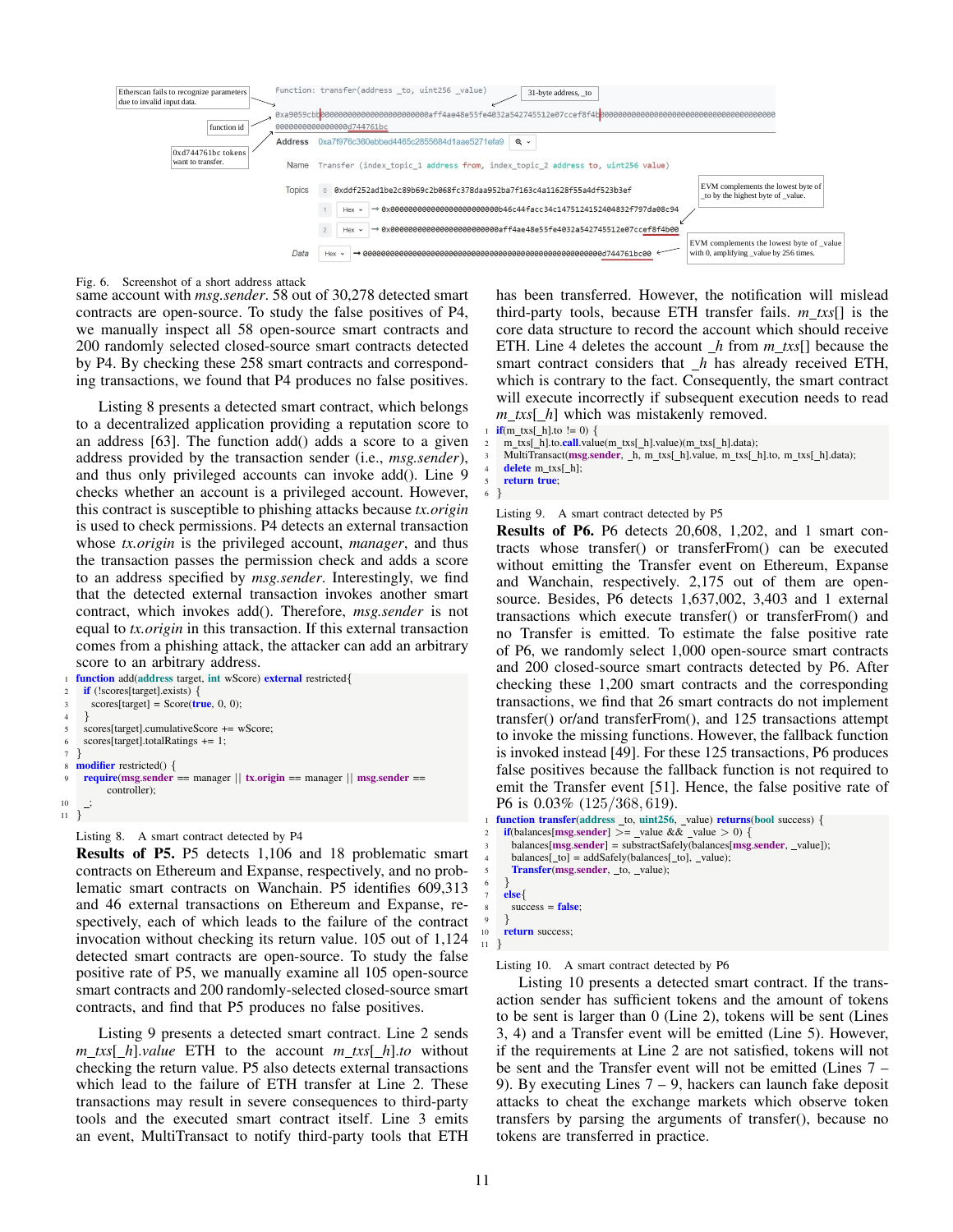Results of P7. P7 detects 14,592 smart contracts on Ethereum, each of which checks whether the result of BALANCE is strictly equal to a specific value, and no problematic smart contracts on Expanse and Wanchain. Besides, P7 detects 40,389 external transactions on Ethereum triggering the strict check for balance. To evaluate the false positive rate of P7, we manually inspect all 133 open-source smart contracts and 200 randomly selected closed-source smart contracts detected by P7. 14,019 transactions are involved in these 333 smart contracts. We found that 101 transactions are false positives, and hence the false positive rate of P7 is  $0.7\%$  (101/14, 019). The reason is that P7 does not use precise data-flow tracking; instead, P7 checks whether one operand of EQ is equal to the result of BALANCE. We find that, for all false positives, the result of BALANCE is 0 and one operand of an irrelevant EQ is also 0.

Listing 11 presents a detected smart contract. The fallback function stops receiving ETH, if a flag, *isPreIco* is false (Line 2). *isPreIco* is set to false (Line 5), if the balance of this smart contract is strictly equal to *maxAmountSupply* (Line 4). However, this smart contract is vulnerable to attacks. More specifically, when the balance of this smart contract is close to *maxAmountSupply*, a hacker can make the balance surpass *maxAmountSupply* by self-destruction, and therefore *isPreIco* cannot be set to false. Such attack can break the functionality of this smart contract to stop receiving ETH, because we find that the smart contract does not have a function to decrease the amount of ETH from the hacker.

```
function() payable{
   if(isPreIco == false) throw;
3 ......
    if(this.balance == maxAmountSupply){
     isPreIco = false;\}7 }
  Listing 11. A smart contract detected by P7
  function CancelMyInvestment() external noEther {
2 ......
    if(investers[InvestorID].timestamp > now && ContractEnabled){throw;}
\frac{4}{5}5 }
```
## Listing 12. A smart contract detected by P8

Results of P8. P8 detects 135,949, 63 and 19 smart contracts on Ethereum, Expanse and Wanchain, respectively, each of which contains a comparison depending on the block number or the timestamp. Moreover, P8 detects 48,033,077, 22,324, and 7,095 external transactions on three blockchains, each of which triggers the execution of such comparison. 13,527 out of all detected smart contracts are open-source. To estimate the false positive rate of P8, we randomly select 1,000 opensource smart contracts and 200 closed-source smart contracts. Manual investigation of these 1,200 smart contracts and the corresponding transactions shows that P8 does not produce false positives. The reason why P8 is accurate without precise data-flow tracking is that the values of timestamps and block numbers are specific, so it is very unlikely that the operands of unrelated comparisons are equal to timestamps or block numbers by chance. Listing 12 shows a detected smart contract. Line 3 compares the timestamp (i.e., *now*) with a specific value. Since the timestamp is set by the miner, the execution of the smart contract may be terminated (i.e., *throw*, Line 3) by a malicious miner.

False Negative Analysis. Lacking the ground truth of all problematic smart contracts, we cannot conduct a comprehensive analysis on false negatives. Instead, we try our best to search the Internet for vulnerable smart contracts mentioned in articles, reports, and papers. Eventually, we found 5 smart contracts exploited by re-entrancy attacks and 1 smart contract containing a call without checking its return value. The addresses and the sources of these reported smart contracts are presented in Appendix E. Our apps can detect all of them.

In summary, our 8 detection apps can detect problematic smart contracts and the corresponding transactions with high accuracy, though their implementations are simple.

## VII. DISCUSSION

Precise data-flow tracking. Currently, SODA does not support precise data-flow tracking and thus apps may produce false positives (e.g., §VI, results of P7) and false negatives. We will develop a data-flow tracking module for SODA and expose APIs to apps, allowing them to check data dependency.

Implementation of detection apps. We present 8 apps just for demonstrating how to quickly develop useful apps on SODA with a few lines of code. Therefore, these apps are not fully optimized and could be further improved. Moreover, more detection apps can be developed on SODA. By releasing the source code of our framework and the apps later, we will encourage others to develop apps for the framework in addition to implementing more apps by ourselves in future work.

Applications of **SODA**. Besides security applications, SODA can be used in any scenarios requiring the runtime information of blocks, transactions, or smart contracts. For example, it can be used to profile the behaviors of ETH/token transfer and measure the performance of blockchains, e.g., the evolving of the difficulty and the time needed to mine blocks.

Extension to online protection. To protect smart contracts from attacks, SODA should be modified from several aspects. First, apps should be run synchronously so that SODA can stop the execution of problematic smart contracts. Second, the code of apps should be audited by trusted parties to eliminate flawed or malicious apps. Third, we need a mechanism to deploy SODA and apps on blockchain nodes, because two nodes may not achieve consensus if only one is equipped with SODA or they install different apps.

## VIII. RELATED WORK

# *A. Online Approaches*

Sereum protects smart contracts with re-entrancy vulnerabilities from being exploited by leveraging taint analysis [30]. There are four major differences between SODA with Sereum. First, SODA is a framework, on which various apps can be developed, whereas Sereum focuses on re-entrancy attacks. Second, Sereum does not limit to detect re-entrancy attacks for stealing ETH. Third, SODA can be easily integrated into any EVM-compatible blockchains, and we conduct experiments on Ethereum, Expanse and Wanchain. Sereum, however, focuses on Ethereum. Fourth, P1 and Sereum have different sets of false positives because they apply different techniques [30]. EVM<sup>∗</sup> inserts protection code into EVM to prevent integer overflow bugs and timestamp bugs from being exploited [35]. However, the extension of EVM<sup>∗</sup> to support other attacks is not easy because EVM should be modified by inserting new protection code, which is technically challenging. Besides,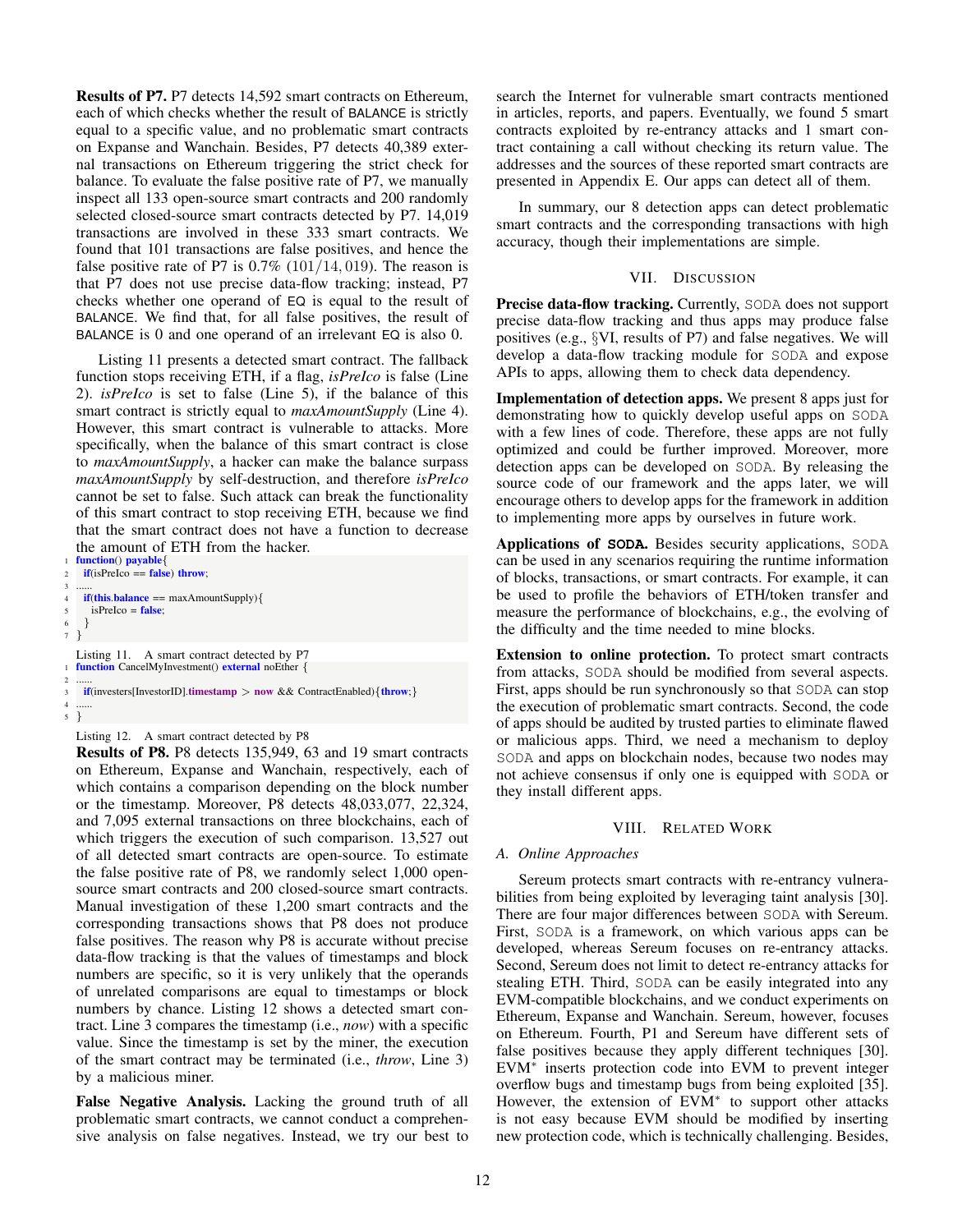EVM<sup>∗</sup> lacks comprehensive evaluations about its effectiveness and efficiency; instead, EVM<sup>∗</sup> is tested by just 10 selected smart contracts [35].

ÆGIS proposes an extensible framework based on a smart contract for maintaining patterns [34]. However, ÆGIS does not disclose its design, implementations and evaluation [34]. DappGuard aims at preventing various attacks by integrating OYENTE, an anomaly detection engine and a rule-based detection engine [36]. But, its companion paper does not present technical details and evaluation results [36]. FSFC is an extensible framework which implements filter smart contracts to prevent bad inputs [37]. However, FSFC will consume considerable computing resources to deploy filter contracts, because a filter contract can protect only one smart contract, given the huge number of smart contracts in Ethereum. Moreover, some attacks cannot be detected by simply checking their inputs. For example, to detect a re-entrancy attack, we need to monitor the execution of the victim smart contract, but its input (e.g., the address, the amount of ETH) is insufficient to distinguish attacks from normal transactions.

ContractLarva inserts protection code into the source code of smart contracts so that the corresponding EVM bytecode can prevent attacks [29]. Solythesis inserts user-supplied invariants into the source code of smart contracts [32]. The instrumented smart contracts will reject all transactions that violate the invariants [32]. ContractGuard inserts runtime checks into the bytecode of smart contracts, and the instrumented smart contracts will reject all transactions that hijack the control flow of smart contracts [31]. Ayoade et al.'s work inserts protection code into the bytecode of smart contracts to prevent integer overflow/underflow attacks [33]. However, the protection abilities of these approaches [29], [31]–[33] are restricted by the blockchain architecture for two reasons. First, complicated runtime checks may not be inserted into smart contracts, because the bytecode of a smart contract must not exceed 24KB [38]. Second, large smart contracts always cost high execute fee, which may be a disincentive to a big-size smart contract with runtime checks.

## *B. Offline Approaches*

There are already many offline analysis studies on smart contracts, such as vulnerability discovery [8]–[17], [64]–[67], correctness verification [18]–[21], [53], [68], [69], reverse engineering [22]–[26], [70], detection of malicious smart contracts [27], [28], identification of gas-inefficient patterns [71], [72], to name a few. OYENTE applies symbolic execution (SE) to interpret the bytecode of smart contracts, and it can discover four kinds of vulnerabilities [8]. Manticore [9], MAIAN [11] and MythX [10] also leverages SE to discover vulnerabilities with different implementations and focus on different kinds of vulnerabilities. ETHRACER applies SE and partial-order reduction to discover event-ordering bugs arising from the unexpected ordering of events [16]. SMARTSCOPY not only discovers vulnerabilities, but also synthesizes adversarial smart contracts to exploit vulnerable smart contracts [64]. teEther leverages SE to discover vulnerabilities and generate transactions which can attack vulnerable smart contracts [65]. sCompile ranks the program paths according to their criticalness, and applies SE to discover vulnerabilities by exploring the topranked critical paths [14]. ContractFuzzer leverages fuzzing to reveal vulnerabilities [12]. MadMax conducts static analysis to detect gas-focused vulnerabilities [17]. Osiris combines taint analysis and SE to discover integer overflow vulnerabilities [15]. ReGuard applies fuzzing to detect re-entrancy bugs [66]. SmartCheck discovers 21 kinds of problems from the source code of smart contracts [13].

SOLAR leverages SE to check whether the implementation of a token violates any token standard [68]. TokenScope automatically checks inconsistent token behaviors by comparing real token transfer behaviors with those behaviors suggested by standard functions and standard events [53]. Given a smart contract, Vultron checks whether the mismatch between the actual transferred amount and the amount reflected on the contract's internal bookkeeping will happen [69]. ZEUS [19], K framework [20], [21], and Securify [18] check the correctness of smart contracts through formal verification. EBD [22], Vandal [23], Porosity [24], Erays [25] and Gigahorse [26] are decompilers which convert the bytecode of smart contracts into human-readable representations. ETHIR extends OYENTE by translating the control flow graph into a rule-based representation [70]. HONEYBADGER applies SE to detect the honeypot smart contracts, which lure their victims into traps by deploying seemingly vulnerable smart contracts that contain hidden traps [27]. Chen et al. apply machine learning to detect the smart contracts implementing Ponzi schemes [28].

However, after being processed by offline analysis, smart contracts may still contain vulnerabilities, and thus still be susceptible to attacks for two reasons. The first is lacking runtime information. For example, OYENTE fails to find 3 kinds of re-entrancy bugs due to the lack of runtime information [30]. The inherent limitations of the selected techniques is another reason. For instance, symbolic-execution-based tools, such as OYENTE [8], Manticore [9], MythX [10], MAIAN [11], Osiris [15] may not discover all vulnerabilities due to path explosion. As another example, ContractFuzzer [12] is unlikely to reveal all vulnerabilities due to the low code coverage of black-box fuzzing. Therefore, online approaches can complement offline approaches.

## IX. CONCLUSION

We propose and develop SODA, a novel generic online detection framework for detecting various attacks. SODA is superior to existing online approaches due to its capability, efficiency, and compatibility. With SODA, users can quickly develop detection apps to detect new attacks. For demonstration, we develop 8 apps with new detection methods to detect attacks exploiting major vulnerabilities in smart contracts. Moreover, we integrate SODA into three popular blockchains supporting EVM. By conducting extensive experiments to evaluate SODA, we observe that it along with the detection apps can effectively detect many attacks with low overhead.

## ACKNOWLEDGEMENT

Ting Chen is partially supported by National Natural Science Foundation of China (61872057) and National Key R&D Program of China (2018YFB0804100). Xiapu Luo is partially supported by Hong Kong RGC Project (No. 152193/19E). Guofei Gu is partially supported by the US National Science Foundation (No. 1617985 and No. 1700544).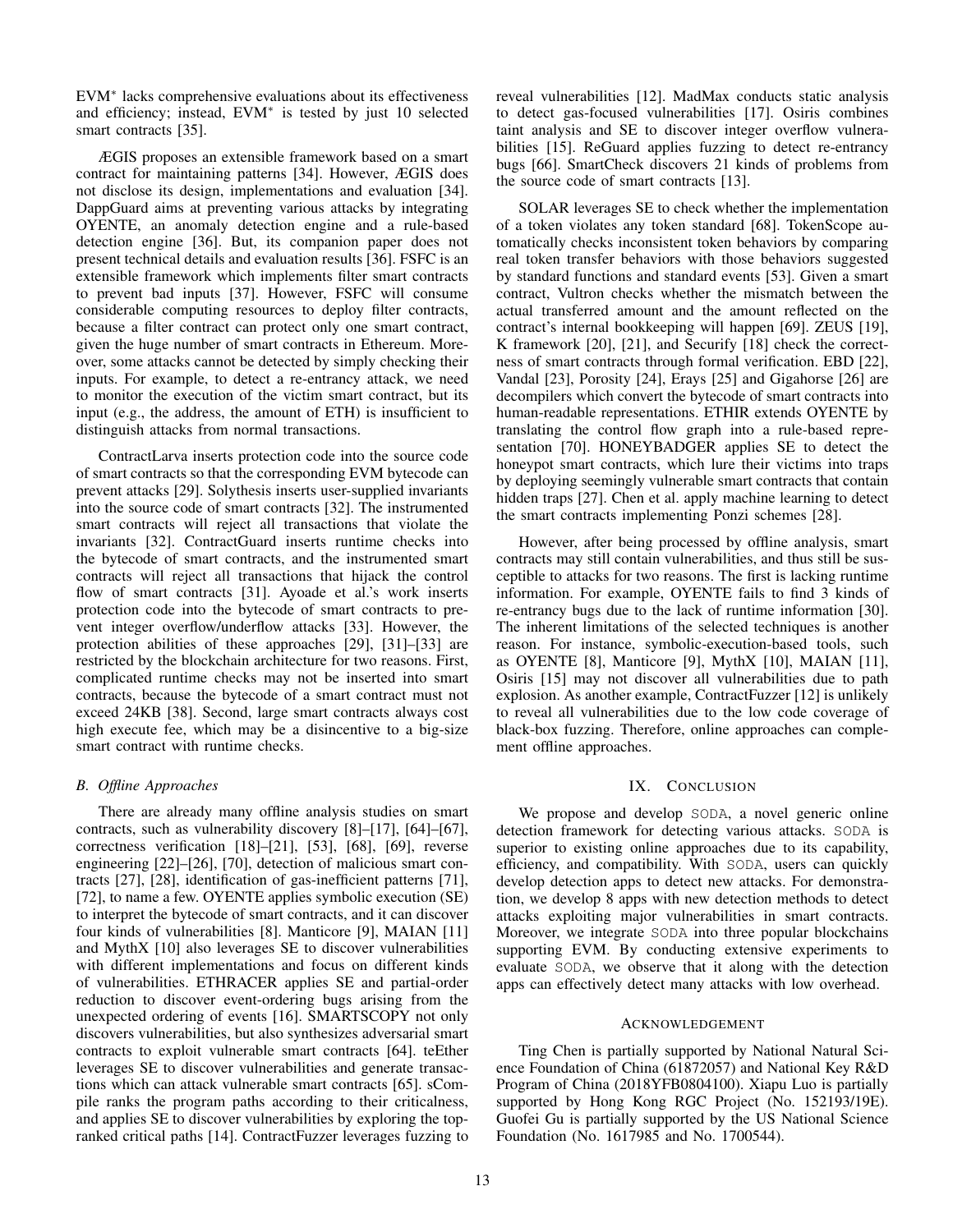#### **REFERENCES**

- [1] J. Kehrli, "Blockchain 2.0 from Bitcoin transactions to smart contract applications," https://www.niceideas.ch/blockchain 2.0.pdf, 2016.
- [2] Etherscan, "Top accounts by ETH balance," https://etherscan.io/accounts, 2019.
- [3] CoinMarketCap, "Top 100 cryptocurrencies by market capitalization," https://coinmarketcap.com/, 2019.
- [4] S. Falkon, "The story of the DAO its history and consequences," https://medium.com/swlh/the-story-of-the-dao-its-history-andconsequences-71e6a8a551ee, 2017.
- [5] H. Qureshi, "A hacker stole \$31m of ether —- how it happened, and what it means for Ethereum," https://www.freecodecamp.org/news/ahacker-stole-31m-of-ether-how-it-happened-and-what-it-means-forethereum-9e5dc29e33ce/, 2017.
- [6] T. O'Ham, "Parity multisig wallet bug freezes over \$153 million dollars in Ethereum," https://bitsonline.com/parity-bug-ethereum/, 2017.
- [7] M. Sotnichek, "How EOS casinos lost \$562,000 to smart contract vulnerabilities," https://www.apriorit.com/dev-blog/588-eos-smartcontract-vulnerabilities, 2018.
- [8] L. Luu, D.-H. Chu, H. Olickel, P. Saxena, and A. Hobor, "Making smart contracts smarter," in *CCS*, 2016.
- [9] M. Mossberg, F. Manzano, E. Hennenfent, A. Groce, G. Grieco, J. Feist, T. Brunson, and A. Dinaburg, "Manticore: A user-friendly symbolic execution framework for binaries and smart contracts,' https://arxiv.org/pdf/1907.03890.pdf, 2019.
- [10] MythX, "Smart contract security tool for Ethereum," https://mythx.io/, 2019.
- [11] I. Nikolic, A. Kolluri, I. Sergey, P. Saxena, and A. Hobor, "Finding the greedy, prodigal, and suicidal contracts at scale," in *ACSAC*, 2018.
- [12] B. Jiang, Y. Liu, and W. K. Chan, "ContractFuzzer: fuzzing smart contracts for vulnerability detection," in *ASE*, 2018.
- [13] S. Tikhomirov, E. Voskresenskaya, I. Ivanitskiy, R. Takhaviev, E. Marchenko, and Y. Alexandrov, "SmartCheck: Static analysis of Ethereum smart contracts," in *WETSEB*, 2018.
- [14] J. Chang, B. Gao, H. Xiao, J. Sun, and Z. Yang, "sCompile: Critical path identification and analysis for smart contracts," in *ICFEM*, 2019.
- [15] C. F. Torres, J. Schütte, and R. State, "Osiris: Hunting for integer bugs in Ethereum smart contracts," in *ACSAC*, 2018.
- [16] A. Kolluri, I. Nikolic, I. Sergey, A. Hobor, and P. Saxena, "Exploiting the laws of order in smart contracts," in *ISSTA*, 2019.
- [17] N. Grech, M. Kong, A. Jurisevic, L. Brent, B. Scholz, and Y. Smaragdakis, "MadMax: Surviving out-of-Gas conditions in Ethereum smart contracts," in *OOPSLA*, 2018.
- [18] P. Tsankov, A. Dan, D. Drachsler-Cohen, A. Gervais, F. Bünzli, and M. Vechev, "Securify: Practical security analysis of smart contracts," in *CCS*, 2018.
- [19] S. Kalra, S. Goel, M. Dhawan, and S. Sharma, "Zeus: Analyzing safety of smart contracts," in *NDSS*, 2018.
- [20] G. Rosu, "Formal design, implementation and verification of blockchain languages (invited talk)," in *LIPIcs*, 2018.
- [21] ——, *K: A Semantic Framework for Programming Languages and Formal Analysis Tools*, 2017.
- [22] L. Hollander, "EVM bytecode decompiler," https://github.com/MrLuit/evm, 2019.
- [23] L. Brent, A. Jurisevic, M. Kong, E. Liu, F. Gauthier, V. Gramoli, R. Holz, and B. Scholz, "Vandal: A scalable security analysis framework for smart contracts," https://arxiv.org/pdf/1809.03981.pdf, 2019.
- [24] M. Suiche, "Porosity: A decompiler for blockchain-based smart contracts bytecode," in *DEFCON 25*, 2017.
- [25] Y. Zhou, D. Kumar, S. Bakshi, J. Mason, A. Miller, and M. Bailey, "Erays: reverse engineering Ethereum's opaque smart contracts," in *USENIX Security*, 2018.
- [26] N. Grech, L. Brent, B. Scholz, and Y. Smaragdakis, "Gigahorse: thorough, declarative decompilation of smart contracts," in *ICSE*, 2019.
- [27] C. F. Torres and M. Steichen, "The art of the scam: Demystifying honeypots in Ethereum smart contracts," in *USENIX Security*, 2019.
- [28] W. Chen, Z. Zheng, J. Cui, E. Ngai, P. Zheng, and Y. Zhou, "Detecting ponzi schemes on Ethereum: Towards healthier blockchain technology, in *WWW*, 2018.
- [29] S. Azzopardi, J. Ellul, and G. J. Pace., "Monitoring smart contracts: ContractLarva and open challenges beyond," in *RV*, 2018.
- [30] M. Rodler, W. Li, G. O. Karame, and L. Davi, "Sereum: Protecting existing smart contracts against re-Entrancy attacks," in *NDSS*, 2019.
- [31] X. Wang, J. He, Z. Xie, G. Zhao, and S.-C. Cheung, "ContractGuard: Defend ethereum smart contracts with embedded intrusion detection," 2019.
- [32] A. Li, J. A. Choi, and F. Long, "Securing smart contract on the fly," https://arxiv.org/pdf/1911.12555.pdf, 2019.
- [33] G. Ayoade, E. Bauman, L. Khan, and K. Hamlen, "Smart contract defense through bytecode rewriting," in *Blockchain*, 2019.
- [34] C. F. Torres, M. Baden, R. Norvill, and H. Jonker, "Poster: ÆGIS: Smart shielding of smart contracts," in *CCS*, 2019.
- [35] F. Ma, Y. Fu, M. Ren, M. Wang, Y. Jiang, K. Zhang, H. Li, and X. Shi., "EVM∗: From offline detection to online reinforcement for Ethereum virtual machine." in *SANER*, 2019.
- [36] T. Cook, A. Latham, and J. H. Lee, "DappGuard : Active monitoring and defense for solidity smart contracts," https://courses.csail.mit.edu/6.857/2017/project/23.pdf, 2017.
- [37] X. Wang, J. He, Z. Xie, G. Zhao, and S.-C. Cheung, "FSFC: An input filter-based secure framework for smart contract," 2020.
- [38] V. Buterin, "Contract code size limit," https://github.com/ethereum/EIPs/blob/master/EIPS/eip-170.md, 2016.
- [39] G. Wood, "Ethereum: a secure decentralised generalised transaction ledger — byzantium version 4d0f368," https://ethereum.github.io/yellowpaper/paper.pdf, 2019.
- [40] expanse, "Expanse tech," https://expanse.tech/, 2019.
- [41] wanchain, "wanchain build the future of finance," https://wanchain.org/, 2019.
- [42] TomoChain, "TomoChain the most efficient blockchain for the token economy," https://tomochain.com/, 2019.
- [43] SmartMesh, "SmartMesh smartMesh opens up a world parallel to the internet," https://smartmesh.io, 2019.
- [44] CPCHAIN, "CPCHAIN cyber physical chain," https://www.cpchain.io/, 2019.
- [45] ThunderCore, "ThunderCore decentralized future. today," https://www.thundercore.com/, 2019.
- [46] Wikipedia, "Blockchain," https://en.wikipedia.org/wiki/Blockchain, 2019.
- [47] Solidity, "Solidity documentation v0.5.10," https://solidity.readthedocs.io/en/v0.5.10/, 2019.
- [48] ——, "Contract ABI specification," https://solidity.readthedocs.io/en/latest/abi-spec.html, 2019.
- [49] Ethereum, "Ethereum homestead documentation," http://www.ethdocs.org/en/latest//, 2019.
- [50] T. Chen, Y. Zhu, Z. Li, J. Chen, X. Li, X. Luo, X. Lin, and X. Zhang, "Understanding Ethereum via graph analysis," in *INFOCOM*, 2018.
- [51] F. Vogelsteller and V. Buterin, "ERC-20 token standard," https://github.com/ethereum/EIPs/blob/master/EIPS/eip-20.md, 2015.
- [52] W. Entriken, J. Evans, and N. Sachs, "ERC-721 non-fungible token standard," https://github.com/ethereum/EIPs/blob/master/EIPS/eip-721.md, 2018.
- [53] T. Chen, Y. Zhang, Z. Li, X. Luo, T. Wang, R. Cao, X. Xiao, and X. Zhang, "TokenScope: Automatically detecting inconsistent behaviors of cryptocurrency tokens in Ethereum," in *CCS*, 2019.
- [54] M. Bez, G. Fornari, and T. Vardanega, "The scalability challenge of Ethereum: An initial quantitative analysis," in *SOSE*, 2019.
- [55] B. ARVANAGHI, "Reversing Ethereum smart contracts," https://arvanaghi.com/blog/reversing-ethereum-smart-contracts/, 2018.
- [56] P. Vessenes, "The ERC20 short address attack explained," https://vessenes.com/the-erc20-short-address-attack-explained/, 2017.
- [57] C. Coverdale, "Solidity: Tx origin attacks," https://medium.com/coinmonks/solidity-tx-origin-attacks-58211ad95514, 2018.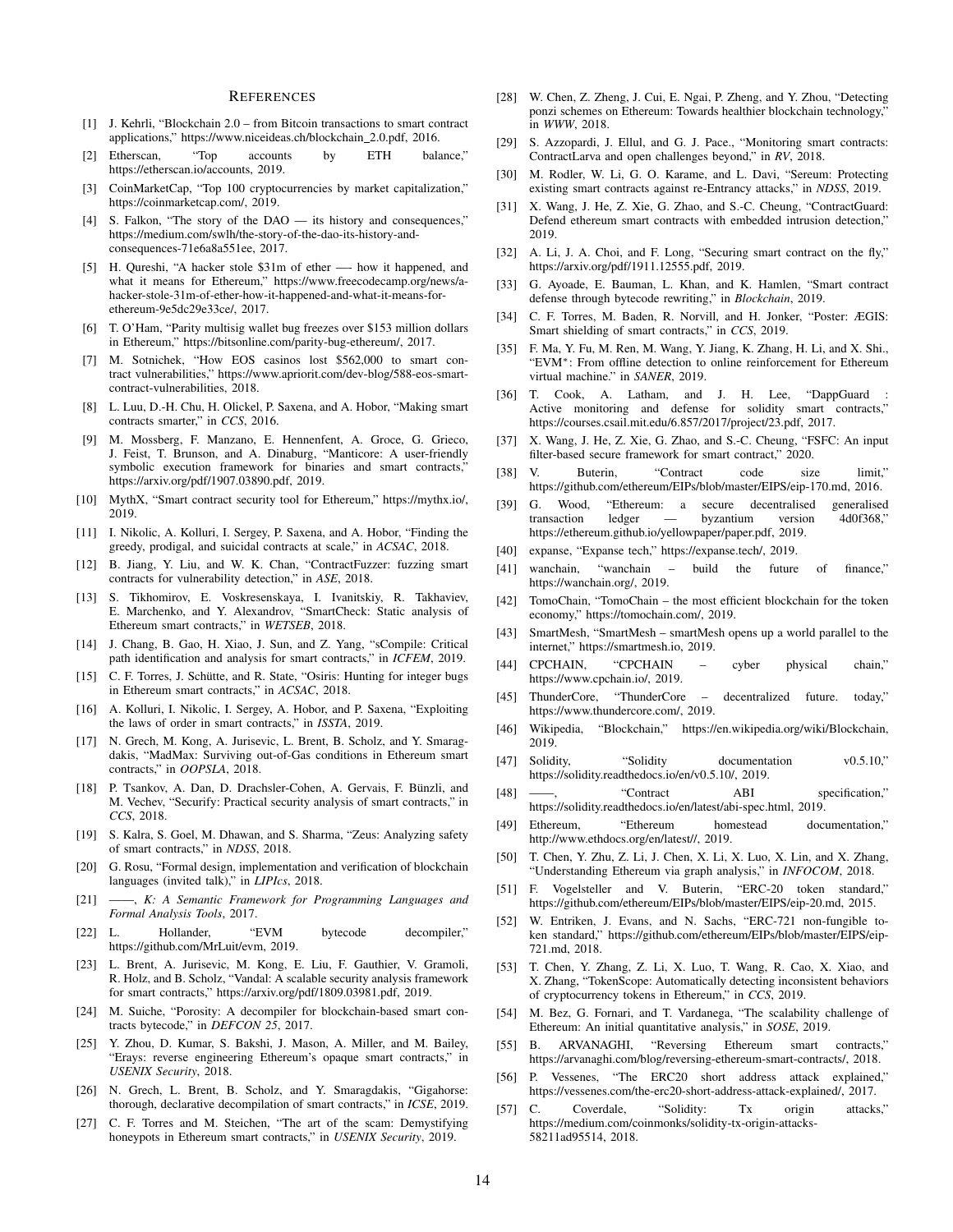- [58] chinabtcnews, "Slowmist: 3,619 ETH-based tokens are affected by fake deposit vulnerability," https://news.8btc.com/slowmist-3619-eth-basedtokens-are-affected-by-fake-deposit-vulnerability, 2018.
- [59] Ethereum, "Ethereum block time history," https://etherscan.io/chart/blocktime, 2019.
- [60] "Online solidity decompiler (OSD)," https://ethervm.io/decompile.
- [61] 4byte, "Welcome to the ethereum function signature database," https://www.4byte.directory/, 2019.
- [62] Ethereum, "Ethereum blockchain explorer," https://etherscan.io/, 2019.
- [63] etherep, "etherep simple Ethereum reputation address," https://www.etherep.com/, 2019.
- [64] Y. Feng, E. Torlak, and R. Bodik, "Precise attack synthesis for smart contracts," https://arxiv.org/pdf/1902.06067.pdf, 2019.
- [65] J. Krupp and C. Rossow, "teEther: Gnawing at Ethereum to automatically exploit smart contracts," in *USENIX Security*, 2018.
- [66] C. Liu, H. Liu, Z. Cao, Z. Chen, B. Chen, and B. Roscoe, "Reguard: finding reentrancy bugs in smart contracts," in *ICSE-Companion*, 2018.
- [67] T. Chen, Z. Li, Y. Zhang, X. Luo, T. Wang, T. Hu, X. Xiao, D. Wang, J. Huang, and X. Zhang, "A large-scale empirical study on control flow identification of smart contracts," in *ESEM*, 2019.
- [68] A. Li and F. Long, "Detecting standard violation errors in smart contracts," https://arxiv.org/pdf/1812.07702.pdf, 2019.
- [69] H. Wang, Y. Li, S.-W. Lin, L. Ma, and Y. Liu, "Vultron: catching vulnerable smart contracts once and for all," in *ICSE-NIER*, 2019.
- [70] E. Albert, P. Gordillo, B. Livshits, A. Rubio, and I. Sergey, "ETHIR: A framework for high-level analysis of Ethereum bytecode," in *ATVA*, 2018.
- [71] T. Chen, X. Li, X. Luo, and X. Zhang, "Under-optimized smart contracts devour your money," in *SANER*, 2017.
- [72] T. Chen, Z. Li, H. Zhou, J. Chen, X. Luo, X. Li, and X. Zhan, "Towards saving money in using smart contracts," in *ICSE(NIER)*, 2018.
- [73] T. Chen, Z. Li, Y. Zhang, X. Luo, A. Chen, K. Yang, B. Hu, T. Zhu, S. Deng, T. Hu, J. Chen, and X. Zhang, "Dataether: Data exploration framework for Ethereum," in *ICDCS*, 2019.

#### APPENDIX

#### *A. Detailed Description of IAL*

(1) Contract bytecode. IAL obtains the bytecode of a smart contract and its address when the smart contract is created. Many detection apps need the bytecode of smart contracts. For example, from the bytecode, P2 extracts all encoded function ids (§IV-C) and P5 looks for a check after a contract invocation (§IV-F). To obtain the bytecode of smart contracts, IAL abstracts the information of external transactions and the instruction CREATE from the info collector, because they can create smart contracts [39]. Technically, the bytecode is extracted from the input data of external transactions and internal transactions which are triggered by executing CREATE. The address of a smart contract is returned after the smart contract is successfully deployed. Hence, IAL obtains the address from the return values of evm.create() which is the internal function of the EVM to create smart contracts.

(2) Contract invocation. IAL collects the information of contract invocation, including how to invoke the contract (e.g., by executing CALL or CALLCODE), the addresses of the caller and the callee, the function id and arguments, the amount of ETH sent along with contract invocation, whether the invocation is successful or failed. Such information is useful for attack detection. For instance, P2 needs to know the function id of the function to be invoked (§IV-C). To construct the information of contract invocation, IAL abstracts the information of external transactions and 4 EVM instructions, CALL, CALLCODE, DEL-EGATECALL, and STATICCALL from the info collector, because they can call smart contracts [39].

(3) Stack access. IAL obtains the information of stack access whenever a smart contract accesses it, including the executed EVM instruction, the stack items popped from the stack and the stack items pushed on the stack. EVM is a stack-based virtual machine, and hence all EVM instructions except STOP, JUMPDEST and INVALID will access the stack.

(4) Memory access. IAL obtains the information of memory access whenever a smart contract accesses the memory, including the executed EVM instruction, the memory location to be read/written, the value being read/written, and the new value that will be written in the memory. Such information is useful, because the memory stores the parameters and the return values of smart contracts, the bytecode of smart contracts, etc. To construct such information, IAL aggregates the information of 13 EVM instructions, SHA3, CALLDATACOPY, CODECOPY, RETURNDATACOPY, MLAOD, MSTORE, MSTORE8, CREATE, CALL, CALLCODE, DELEGATECALL, STATICCALL, RE-TURN, because they can access the memory [39].

(5) Storage access. IAL gets the information of storage access whenever a smart contract accesses the storage, including the executed EVM instruction, the storage slot being read/written, the value being read/written, the new value that will be written in the storage slot. Such information is useful, because attackers often attempt to access the important data in the storage. To construct the information of storage, IAL abstracts the information of 2 EVM instructions, SLOAD, SSTORE, because they read and write the storage, respectively [39].

(6) ETH transfer. IAL obtains the information of ETH transfer whenever ETH is transferred, including how to transfer ETH (e.g., by an external transaction or executing CALL), the addresses of the ETH sender and the ETH receiver, and the amount of ETH. The information of ETH transfer is crucial for many apps because ETH is a major target of hackers. For example, P1 needs to know ETH transfer to detect re-entrancy attacks (§IV-B). To construct the information of ETH transfer, IAL abstracts the information of external transactions, 4 EVM instructions, CREATE, CALL, CALLCODE and SELFDESTRUCT, because they can transfer ETH [39].

(7) Balance change. IAL obtains the information of balance change whenever the balance of an account changes, including the account address, the original balance and the new balance. The information of balance change is useful because many attacks will cause balance change (e.g., ETH steal). To construct the information of balance change, IAL abstracts the information of which accounts receive mining reward, which transactions send ETH, and 4 EVM instructions, CREATE, CALL, CALLCODE, and SELFDESTRUCT, because they can change balances [39].

(8) Control flow transfer. IAL obtains the information of control flow transfer whenever the control flow of the executed smart contract transfers, including the executed EVM instruction, the current program counter and the program counter of the next executed instruction. With such information, controlflow hijacking can be detected [31]. To construct the information of control flow transfer, IAL abstracts the information of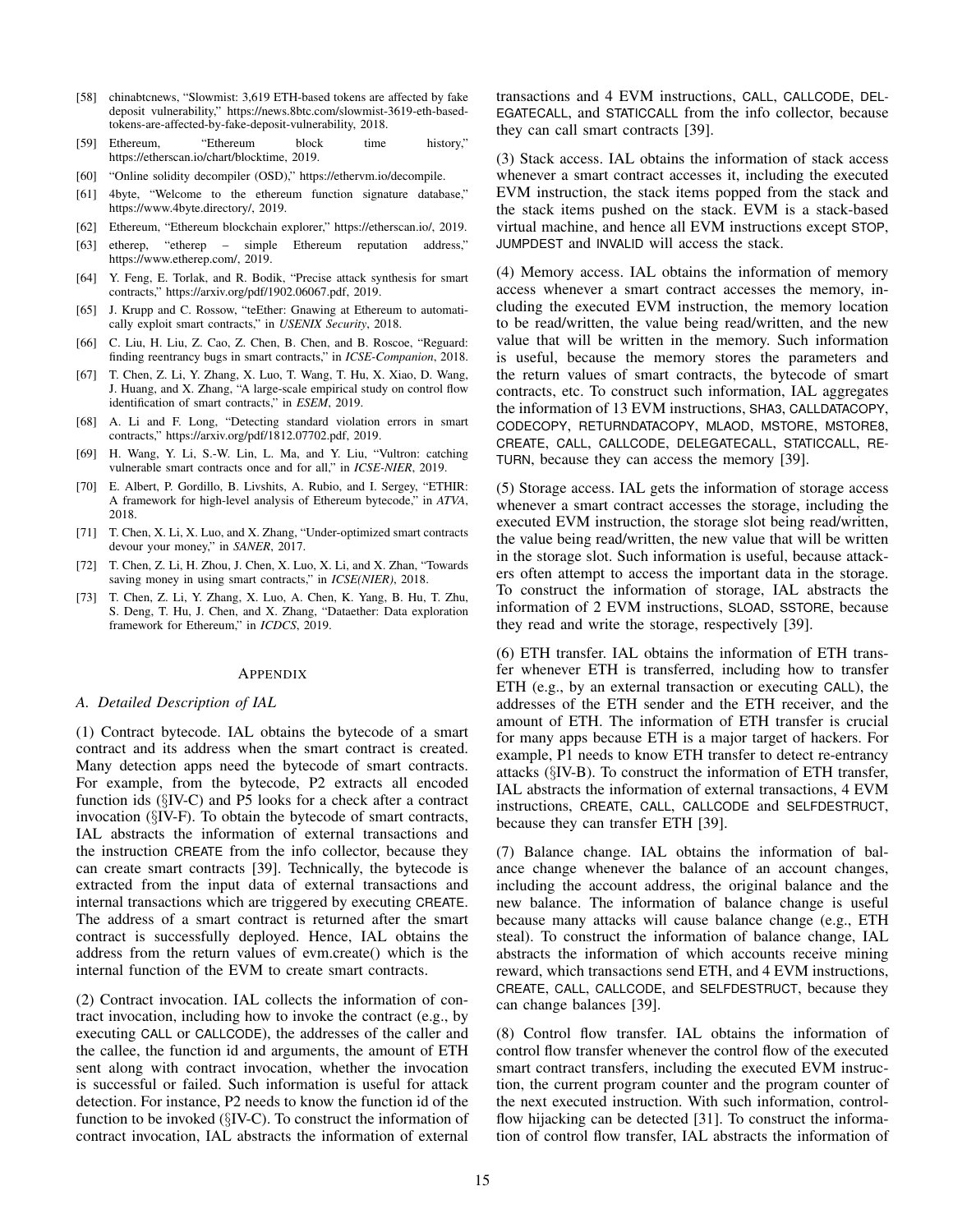2 EVM instructions, JUMP and JUMPI, because the control flow can be transferred after executing these instructions [39].

(9) Comparison. IAL obtains the information of comparison whenever a smart contract executes comparison instructions, including the executed instruction, the operands being compared and the comparison result. The information of comparison is useful for many apps because the comparison result can affect the subsequent execution. For example, Sereum detects whether re-entrancy attacks bypass validity checks, which are comparisons in bytecode [30]. As another example, P8 needs the information of comparison to check whether the comparison depends on the timestamp or the block number (§IV-I). To construct the information of comparison, IAL abstracts the information of 6 EVM instructions, LT, GT, SLT, SGT, EQ, ISZERO, because they are used for comparison [39].

(10) Arithmetic operation. IAL obtains the information of arithmetic operations whenever a smart contract executes arithmetic instructions, including the executed arithmetic instruction, the operands and the result. Such information is useful to detect integer overflows where the results are outside of the range that can be represented with a given number of digits [15]. To construct the information of arithmetic operations, IAL abstracts the information of 10 EVM instructions, ADD, MUL, SUB, DIV, SDIV, MOD, SMOD, ADDMOD, MULMOD and EXP, which are arithmetic instructions supported by EVM [39].

(11) Event. IAL obtains the information of an event whenever a smart contract emits it, including the executed instruction, the topics and the data of the event. Event is a mechanism designed for the interaction between a smart contract and the outside world [47]. That is, third-party tools can know what happens in a smart contract by listening to the events emitted by the smart contract. Therefore, the information of events is useful. For example, P6 checks whether a standard function transfer() or transferFrom() of a token emits a standard Transfer event. To construct the information of events, IAL abstracts the information of 5 EVM instructions, LOG0, LOG1, LOG2, LOG3 and LOG4, because these 5 instructions are used to emit events [39].

# *B. Extending P1 to Detect Re-entrancy Attacks for Stealing Tokens*

To detect malicious re-entrancies for stealing tokens, P1 checks whether tokens are transferred when a token contract is re-entered. Therefore, the extension is straightforward if we know the addresses of token contracts and token transfer behaviors. To do so, we reuse the results of TokenScope, our automated tool for detecting inconsistent token behaviors [53]. TokenScope has analyzed all transactions before 6 million blocks, and for every analyzed transaction, TokenScope checks whether it triggers token transfer behaviors. If so, it outputs the address of the token contract and token transfer behaviors. With the results of TokenScope, P1 analyzes all transactions in the first 6 million blocks and it detects token steal due to re-entrancy from 3 smart contracts, as shown in Table III. By comparing with the results of Sereum, We find that such 3 smart contracts are also detected by Sereum, and Sereum detects no more smart contracts whose tokens are transferred when they are re-entered in the first 6 million blocks.

| vulnerable smart contract                        | $#$ trans |
|--------------------------------------------------|-----------|
| 0xbb9bc244d798123fde783fcc1c72d3bb8c189413 (DAO) | 2.105     |
| 0xd654bdd32fc99471455e86c2e7f7d7b6437e9179       | x         |
| 0x304a554a310c7e546dfe434669c62820b7d83490       | 174       |

*C. Detailed Description of Integrating* SODA *with Third-party Tools*

There are lots of third-party tools for discovering vulnerabilities, checking the correctness or reverse engineering of smart contracts. If SODA can easily integrate third-party tools, the application sceneries of SODA can be largely extended. Moreover, by integrating third-party tools, repeated development can be avoided. In this section, we describe how SODA integrates 3 third-party tools. Madmax is an offline tool for discovering vulnerabilities in the bytecode of smart contracts [17]. EVM Bytecode Decompiler (EBD) [22] is a decompiler of EVM bytecode, which has many functionalities, such as decompiling bytecode into readable Solidity-like pseudocode, parsing functions and events, getting the locations of all jump targets etc. Osiris [15] leverages taint analysis and symbolic execution to discover integer overflow vulnerabilities from the bytecode of smart contracts.

We integrate the 3 tools by implementing 3 detection apps for each tool. The code of the 3 apps is almost the same because both of them need the bytecode of smart contracts provided by the IAL. After receiving the bytecode, the 3 apps invoke Madmax, EBD and Osiris fed with the bytecode, respectively. Moreover, the 3 apps cache the results to avoid repeated analysis of the same bytecode. The code amount of the 3 detection apps is the same: 75 lines of Go. On the contrary, Madmax, EBD and Osiris themselves have 3,773 lines of Python, 4,004 lines of TypeScript, and 14,568 lines of Python respectively, which are far more than the code amount of the 3 apps. Therefore, by integrating Madmax, EBD and Osiris into SODA, we obtain their capabilities without repeated development. We then present the experimental results of SODA integrated with Osiris in more detail.

We run SODA with Osiris to discover integer overflow vulnerabilities in 222,493 unique bytecode of all smart contracts deployed in the first 8.18 million blocks, and it finds 52,660 vulnerable smart contracts, accounting for 23.7% (52, 660/222, 493). DogeToken is a vulnerable smart contract flagged by SODA integrated with Osiris, whose flawed code is shown in Listing 13. To protect fund safety, Lines  $5 - 8$  attempt to check whether *from* is allowed to transfer *value* tokens to *to*. However, an implementation bug makes such protection useless. Consequently, integer overflows will happen at Lines 9 and 10 by providing a huge *value*. We can fix the bug by replacing the comparisons at Lines  $5 -7$  with ">", ">", and "<", respectively.

**bool** sufficientAllowance = allowance  $\lt$  = \_value;

<sup>1</sup> function transferFrom(address from, address to, uint256 value)... {

<sup>2</sup> ......  $uint256$  fromBalance = balances[ from];

 $uint256$  allowance = allowed[\_from][ $msg.sender$ ];

**bool** sufficientFunds = fromBalance  $\lt$  = value;

**bool** overflowed = balances[\_to] + \_value > balances[\_to];

if(suffcientFunds && sufficientAllowance && !overflowed){

 $balances[$ \_to]  $+=$  \_value;

balances[\_from] + \_value;

<sup>11</sup> ...... 12 }